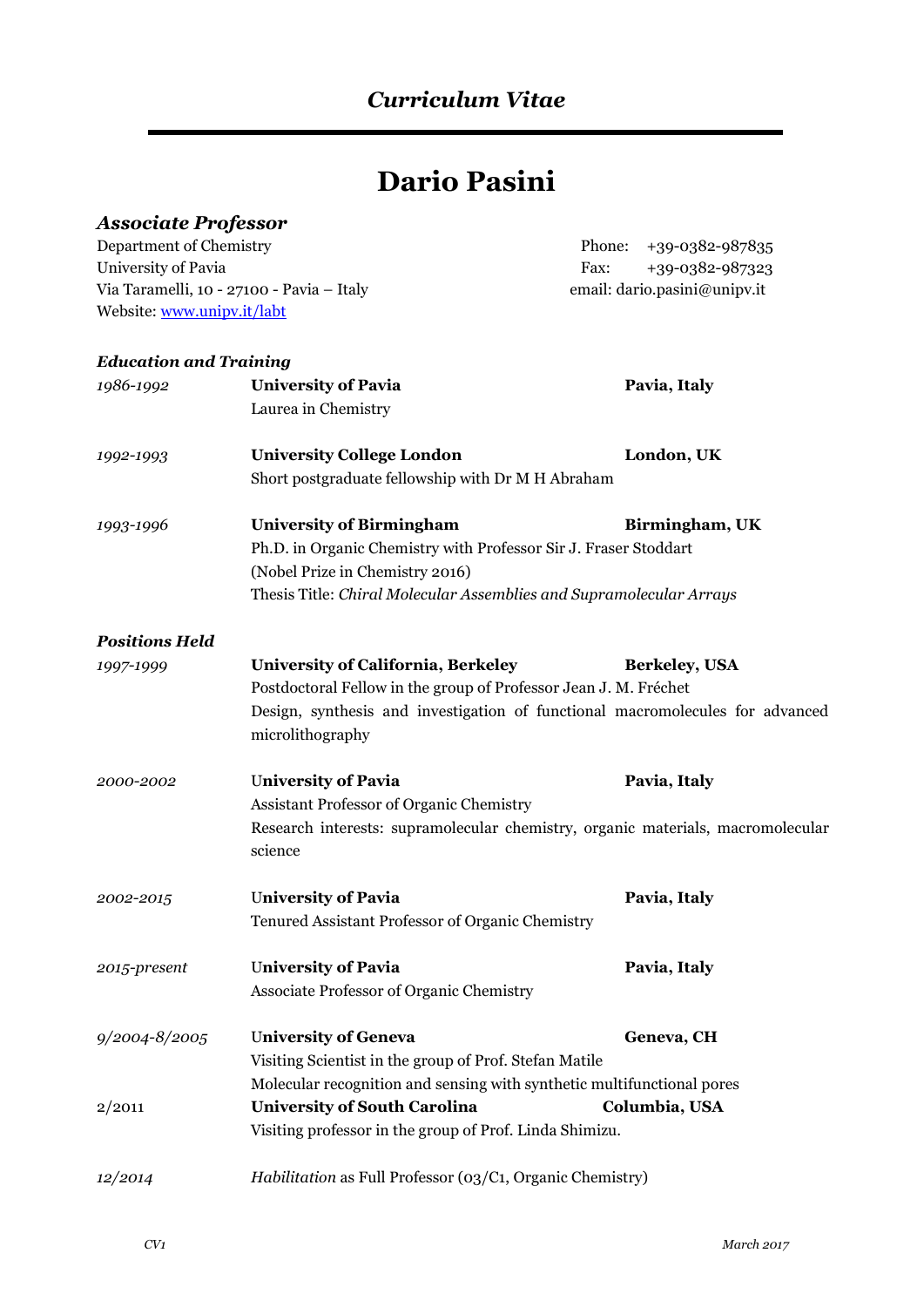*Synopsis of Career Development.* Dario Pasini obtained his first degree from the University of Pavia in 1992, and spent six months in the group of M. H. Abraham (University College London, UK), after the award of a postgraduate fellowship for research abroad of the University of Pavia. He then moved to Birmingham, UK, for the next 3 and a half years to work in the group of Prof. Sir J. F. Stoddart, Nobel Prize for Chemistry 2016, and he received a PhD in Chemistry in 1996 from the University of Birmingham, UK. After postdoctoral research at the University of California, Berkeley, USA, in the group of Prof. J. M. J. Fréchet (1997–1999), he joined the faculty of the Department of Chemistry at the University of Pavia in 2000 as an Assistant Professor. He was promoted to Associate Professor in 2015, and he achieved the National Habilitation to Full Professor in Organic Chemistry (2014). He has been a visiting professor at the University of Geneva (in the group of Prof. S. Matile, one year, 2005) and at the University of South Carolina (Prof. L. Shimizu, one month, 2011).

He has established since 2004 an independently funded research group, developing new chemistry in the fields of organic, supramolecular and polymeric materials, focusing on functional properties on the nanometer scale. The research activities can be summarized in three different yet intertwining sectors: a) assembly of chiral nanostructures for sensing and optical imaging; b) controlled polymer synthesis for functional applications; c) organic conjugated materials.

#### *Bibliometric indexes (10/3/2017), source: Web of Science:*

ISI publications with impact factor: 87 ISI Proceedings: 7 Other publications: 3 Book chapters: 3 Total: 100

Publications as single author: 4 Publications as corresponding author: 56 Total Citations: 1550 Sum of Impact factors (IF 2015): 413,43 Average Impact factor: 4,75 H index: 26 Number of ISI publications last five years (2012/2016): 28 G index: 6 Contemporary H index: 16 Average N. of authors per publication: 6,59

#### *Publications highlighted:*

a) *Faraday Discuss.* **2017**, *196*, 143-161 highlighted in DOI: 10.1039/C7CC90086D

a) *Org. Biomol. Chem.*, **2015**, *13*, 3593-3601. Highlighted as "Organic Biomolecular Chemistry Hot Paper 2015". Web of Science "Highly cited paper" in 2015.

a) *J. Phys. Chem. C*, **2015**, *119*, 19228-19235. Included in the "Elettra Highlights 2015-2016 booklet".

c*) J. Phys. Chem. C*, **2013**, *51*, 27161-27166. Highlighted by: "Noteworthy Chemistry", an electronic newsweekly by the American Chemical Society.

d) *Phys. Chem. Chem. Phys.*, **2011**, *13*, 18005-18014. Highlighted by: "Noteworthy Chemistry", an electronic newsweekly by the American Chemical Society.

e) *Org. Biomol. Chem.*, **2011**, *9*, 5018-5020 Highlighted as: "Top 10 downloaded article" in july 2011. f) *Nature Mat.* **2007**, *6*, 577-580. Commented by: J.J. Lavigne, *Nature Mat.* **2007**, *6*, 548-549

#### *Publications featured as Covers:*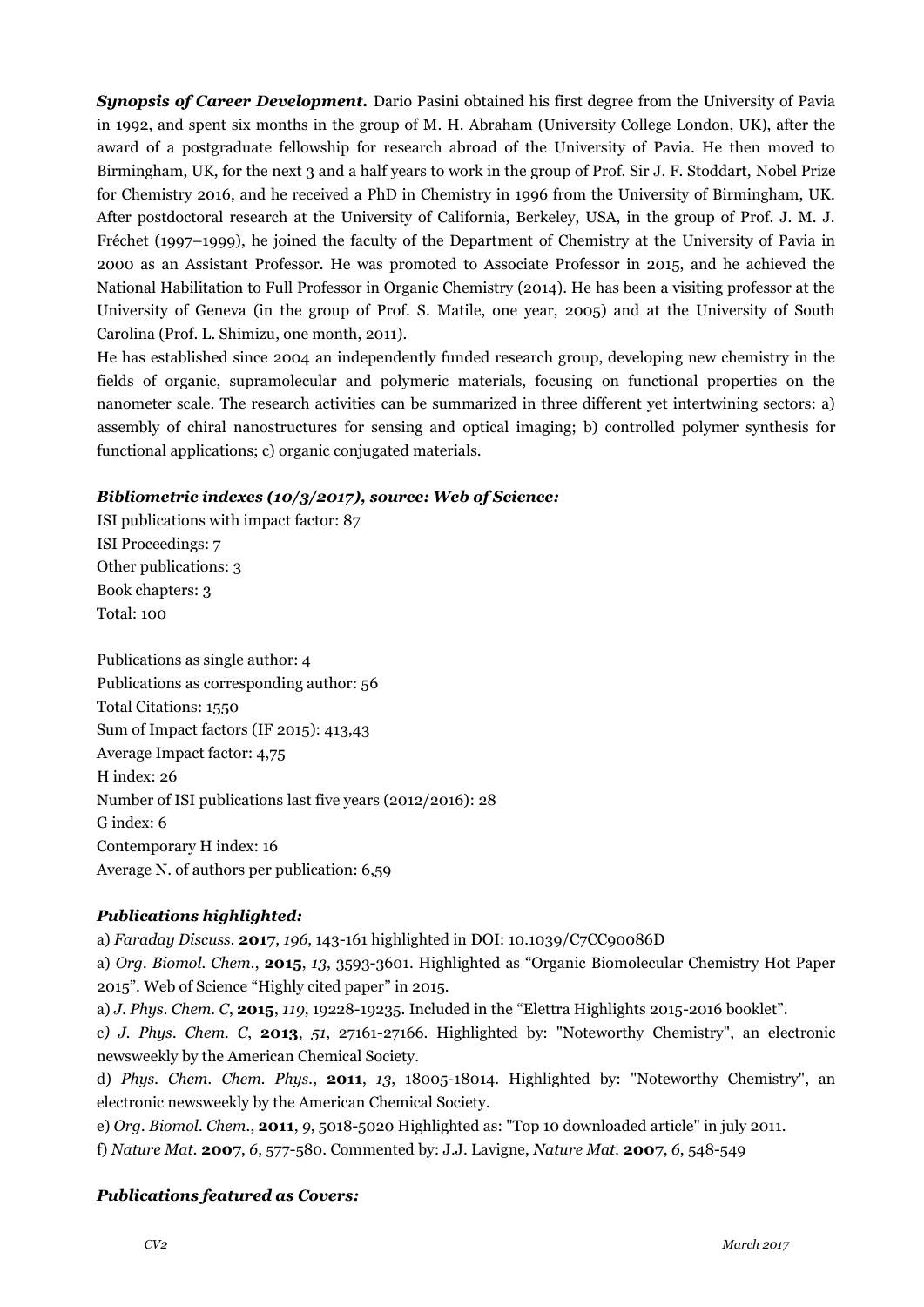- a) *Chem. Commun.* **2016**, *52*, 11492-11495 (Cover).
- b) *Org. Biomol. Chem.*, **2011**, *9*, 5018-5020 (Cover).
- c) *Org. Biomol. Chem.*, **2010**, *8*, 1807-1815 (Inside Cover).
- d) *CrystEngComm*, **2008**, *10*, 1132-1136 (Inside Cover).
- e) *Curr. Org. Synth.*, **2007**, *4*, 59-80 (Permanent Cover from 2007 to 2014).
- f) *Adv. Funct. Mat.*, **2006**, *16*, 169-179 (Cover).
- g) *Eur. J. Org. Chem.*, **2002**, 3385-3392 (Cover).
- h) *J. Polym. Sci. A: Polym. Chem.*, **1999**, *37*, 1225-1236 (Cover).

#### *Awards.*

-Journals Grant for International Authors of the Royal Society of Chemistry (2011)

#### *Member of the Editorial Board of the following journals:*

- a) *Mediterranean Journal of Chemistry*, 2011-present
- b) *Journal of Chemistry*, 2012-present
- c) *Conference Papers in Chemistry (Hindawi)*, 2012-2015
- d) *The Open Condensed Matter Physics Journal (Bentham Open)*, 2008-2011
- e) *Quantum Biosystems*, 2007-2011
- f) *Open Physics Journal (Bentham Open)*, 2015-
- g) *The Journal of Membrane and Separation Technology*, 2016- present
- h) *The Open Access Journal of Science and Technology*, 2016-present

#### *Sponsored Research as Principal Investigator.*

-Ca. 265 kEuro granted from local, regional and national research agencies in response to competitive, peer reviewed calls for scientific proposals. Ca. 190 kEuro in research contracts with industries. Overall support given by the University of Pavia: 120 kEuro. Ratio between external/internal funding: >3

#### *Scientific presentations.*

-Ca. 30 invited talks at national and international meetings, and at US and European institutions, amongst which: 1 keynote lecture (Supramol 2015, national meeting), and invited talks to Namur (Belgium), Eindhoven (Holland), South Carolina (USA), Miami (USA), Geneva (Switzerland), Jerusalem (Israel).

#### *Supervision of research collaborators.*

-Supervision of MSc students (28), postgraduate students (8), PhD students (2), postdocs (4) and 2 visiting professors.

#### *Refereeing Activity.*

#### -*For scientific journals (ca. 50 papers per year):*

publications of all major publishers: RSC (including *Chem. Commun., Nanoscale, Chem. Soc. Rev., Polym. Chem.*), Wiley (*Eur. J. Org. Chem., Chem. Eur. J., Small*), ACS (*J. Am. Chem. Soc., Macromolecules, J. Org. Chem.*), Elsevier, Bentham. For a certified record of refereeing, see:

<https://publons.com/author/507524/dario-pasini#profile>

#### *-For scientific agencies:*

ANVUR (VQR 2004-2010 and 2011-2014), MIUR (FIRB Futuro in Ricerca 2010; PRIN 2012); American University of Beirut (Faculty of Arts and Sciences, 2009); Portuguese Foundation for Science and Technology (2012 and 2013); European Commission: FP7, Marie Curie actions (IOF, IIF, IEF) 2013; HORIZON 2020, Marie Curie actions IF (2014-2016); KU Leuven (2015 and 2016); Research Foundation Flanders – FWO –  $(2015$  and 2016).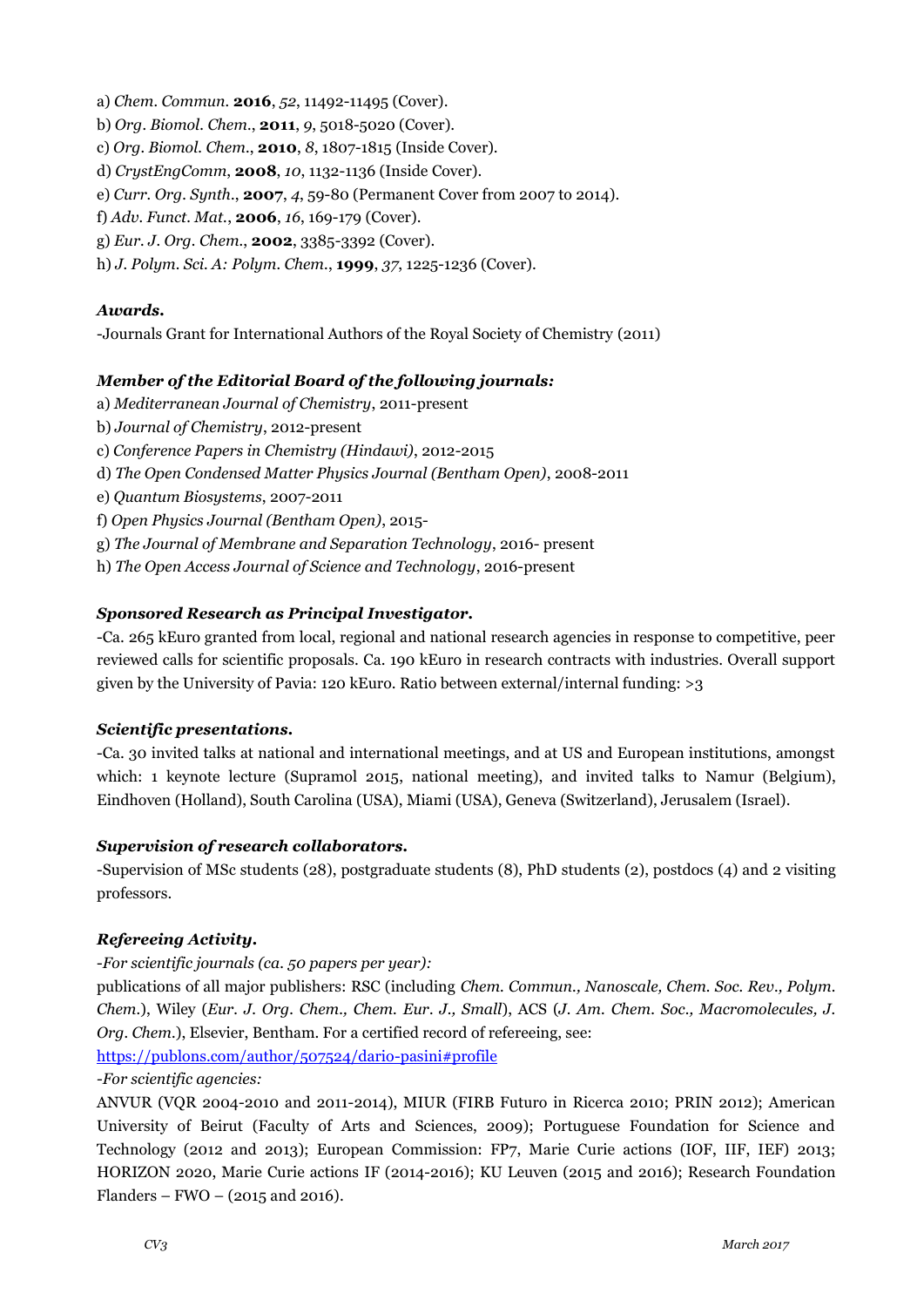## *Institutional Activity and Service to the Department.*

-Member of several committees within the Department of Organic Chemistry (up to 2010);

-Member of the Board of the PhD School of Chemical and Pharmaceutical Sciences of the University of Pavia (2013-present);

-Coordinator of the MSc course in Industrial Biotechnologies (10/2013-12/2013)

- Representative of the Department in CIRSIS (Centro Interdipartimentale di Studi e Ricerche sui Sistemi di Istruzione Superiore) (2010-present);

- Coordinator of the SOBANE project, related to safety in working environment (2010-2013)

#### *Teaching activity.*

-Several courses at the BSc and MSc level: Organic Chemistry, Macromolecular Chemistry and Industrial Organic Chemistry for Chemistry, Engineering, and Biotechnology degrees (2002-present).

#### *Other Relevant Activities.*

Member of the Italian Chemical Society

Member of the American Chemical Society

Member of the Royal Society of Chemistry

PhD Examining committee (candidate: Miriam Crespo), 10/2/2009, Dipartimento di Chimica Inorganica ed Analitica, University of Cagliari

Participation to a Gordon Research Conference (Supramolecules & Assemblies, Chemistry of; Colby College, June 2009)

Participation (invited) to the RSC Faraday Discussion *Aggregation Induced Emission* (November 2016, Guangzhou, China)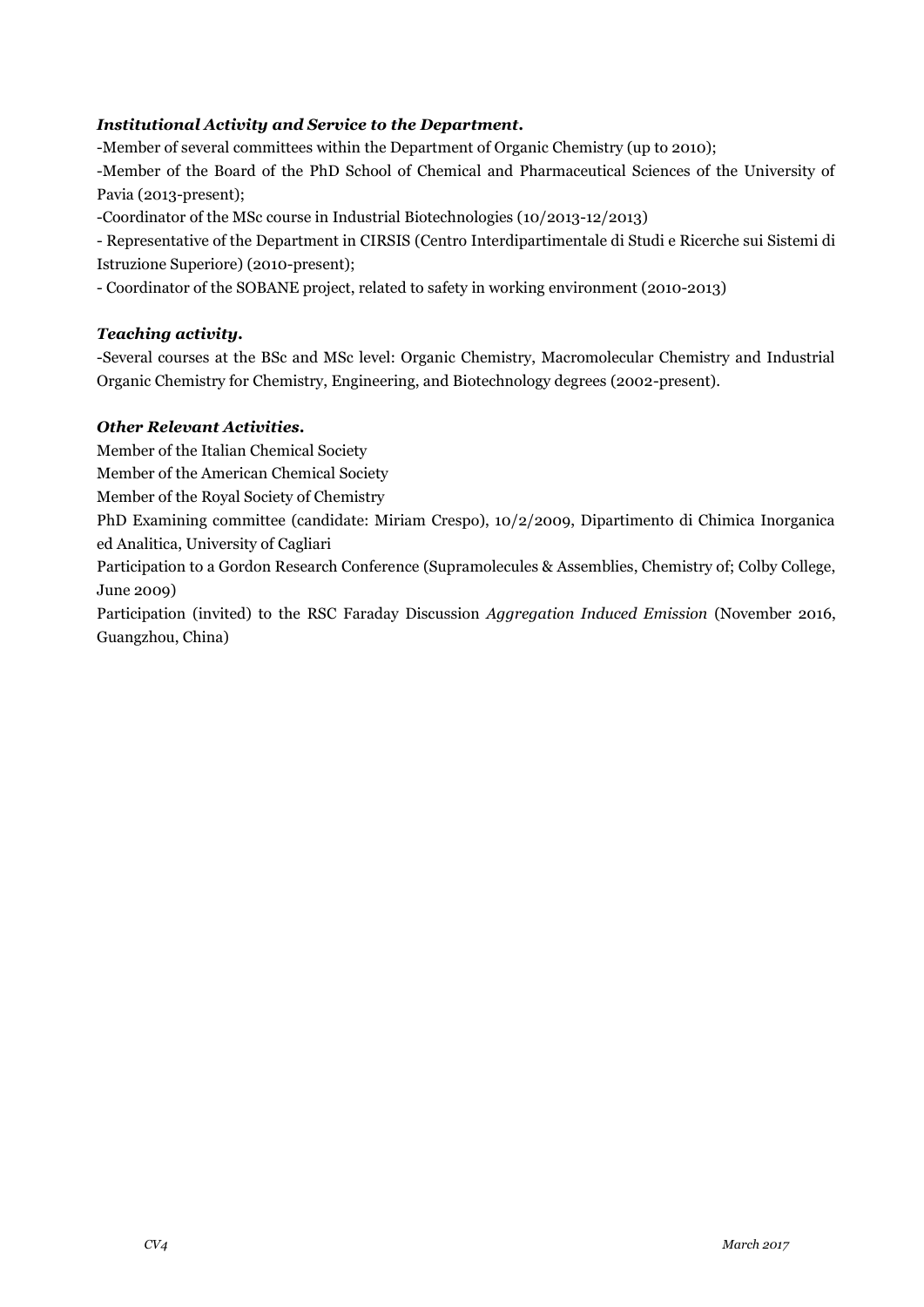# *Complete List of Publications*

- 100. *Donor–acceptor conjugated copolymers incorporating tetrafluorobenzene as the π-electron deficient unit,* A. Nitti, F. Debattista, L. Abbondanza, G. Bianchi, R. Po, **D. Pasini**,\* *J. Polym. Sci. Pol. Chem.,* **2017**, in press.
- 99. *Direct Arylation Strategies in the Synthesis of pi-Extended Monomers for Organic Polymeric Solar Cells,* A. Nitti, G. Bianchi, R. Po, **D. Pasini**,\* *Molecules,* **2017**, *22*, 21.
	- Invited contribution Open Access Publication Fees Waived
- 98. *Structure-Activity Relationships for the Solid State Emission of a New Family of "Push-Pull" - Extended Chromophores*, A. Nitti, F. Villafiorita-Monteleone, A. Pacini, C. Botta, T. Virgili, A. Forni, E. Cariati, M. Boiocchi, **D. Pasini**,\* *Faraday Discuss.* **2017**, *196,* 143-161.
	- Highlighted in 10.1039/C7CC90086D.
- 97. *Biomedical applications of luminogens: general discussion,* A. Pucci, A. Hor, M. Gao, S. Wu, Y. Yu, B. Li, X. He, B. Liu, R. Hu, X. Lou, Z. Li, G. Krishnamoorthy, D. Zhang, **D. Pasini**, Y. Tang, Y. Tsuchiya, Y. Wang, W. Z. Yuan, B. Z. Tang, D. Ding, H. Tian, M.-Q. Zhu, J. Z. Sun, W. Tian, G. Kuang, L. Wu, J. Chen, R. Zhang, T. Jadhav, *Faraday Discuss.* **2017**, *196,* 403-414.
- 96. *Advanced functional luminogens in the solid-state: general discussion*, A. Pucci, N. Leung, A. Hor, S. Wu, Y. Gu, B. Li, B. Liu, R. Hu, A. Qin, X. Chen, Z. Li, D. Zhang, G. Krishnamoorthy, **D. Pasini**, Y. Tsuchiya, K. Wang, X. He, H. Peng, Z. Zhao, G. He, B. Z. Tang, E. Rivard, F. Ito, H. Tian, M.-Q. Zhu, J. Z. Sun, Y. Chujo, G. Kuang, Y. Ma, W. Tian, B. Xu, O. Tsutsumi, P. Duan, *Faraday Discuss.* **2017**, *196,* 317-333.
- 95. *New and efficient fluorescent and phosphorescent luminogens: general discussion,* N. Leung, A. Pucci, R. Hu, E. E. B. Campbell, G. Krishnamoorthy, B. Z. Tang, S. Wu, F. Zhang, J. Mei, W. Bai, B. Li, X. He, Y. Tang, B. Liu, R. Zhang, Z. Wang, A. Qin, Z. Li, D. Zhang, **D. Pasini**, W. Tian, Y. Tsuchiya, T. Jadhav, Y. Wang, Z. Zhao, G. He, K. Li, E. Rivard, M.-Q. Zhu, B. Xu, J. Z. Sun, Y. Chujo, J.-L. Hong, L. Kong, P. Lu, C.-C. Chang, K. Wang, R. A. Singh, *Faraday Discuss.* **2017**, *196,*  191-218.
- 94. *Optoelectronic devices of highly efficient luminogens in the solid state: general discussion,* S. Wu, X. He, B. Liu, R. Hu, Z. Li, G. Krishnamoorthy, A. Qin, Y. Tang, **D. Pasini**, Y. Tsuchiya, T. Jadhav, Z. Zhao, H. Peng, H. Tian, J. Z. Sun, M.-Q. Zhu, Y. Ma, B. Z. Tang, *Faraday Discuss.* **2017**, *196,*  455-460.
- 93. *Conjugated Thiophene-Fused Isatin Dyes through Intramolecular Direct Arylation*, A. Nitti, M. Signorile, M. Boiocchi, G. Bianchi, R. Po, **D. Pasini**,\* *J. Org. Chem.* **2016**, *81*, 11035-11042.
- 92. *A chiroptical molecular sensor for ferrocene*, M. Agnes, A. Nitti, D. A. Vander Griend, D. Dondi, D. Merli, **D. Pasini**,\* C*hem. Commun.,* **2016**, *52*, 11492-11495. **(Cover)**
- 91. *Long-living optical gain induced by solvent viscosity in a push–pull molecule*, M. Mroz, S. Benedini, A. Forni,\* **D. Pasini**, E. Cariati, T. Virgili,\* *Phys. Chem. Chem. Phys*. **2016**, *18*, 18289- 18296.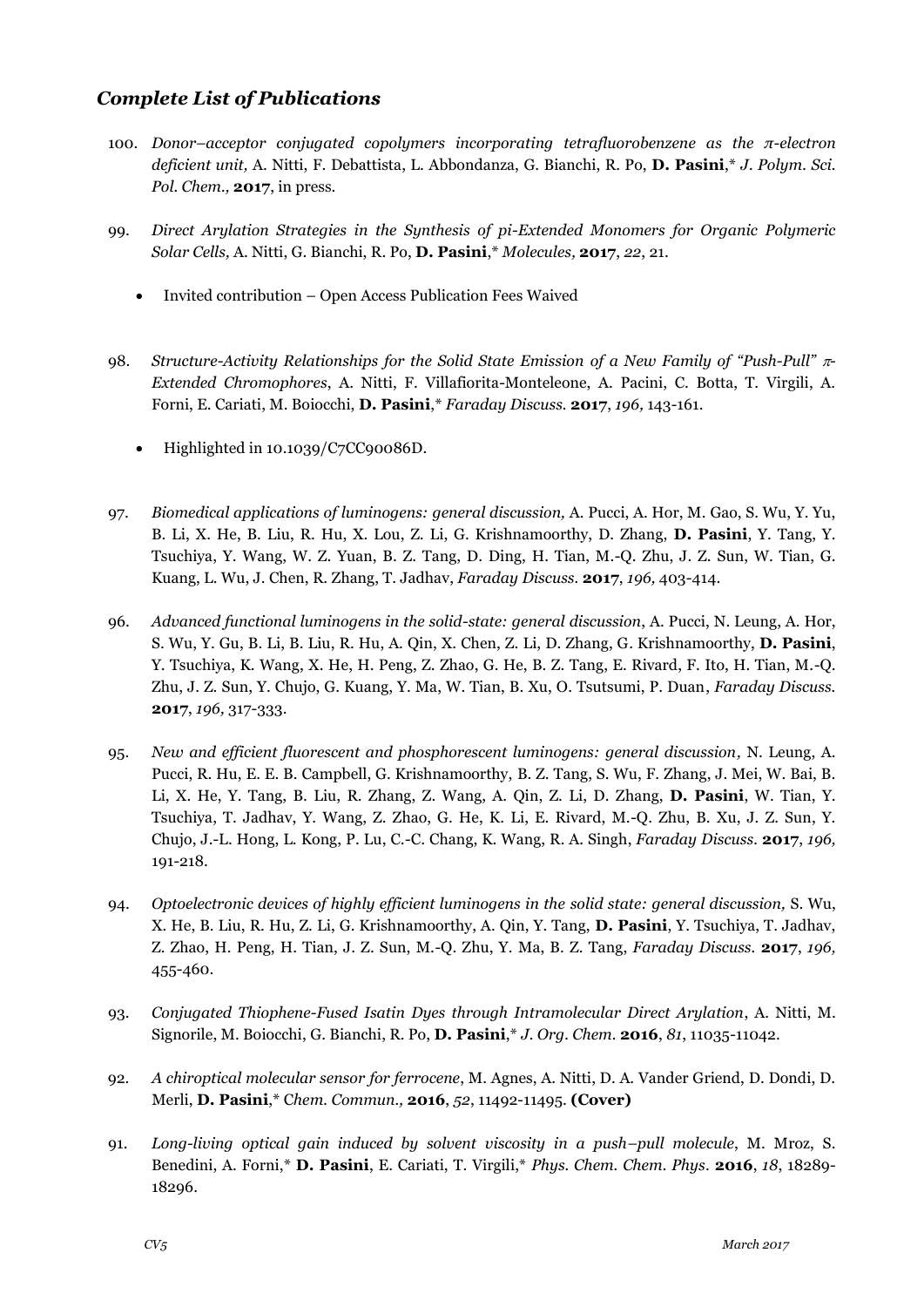- 90. *Polymorphism-Dependent Aggregation Induced Emission of a Push-Pull Dye and its Multi-Stimuli Responsive Behavior*, C. Botta,\* S. Benedini, L. Carlucci, A. Forni,\* D. Marinotto, A. Nitti, D. Pasini,\* S. Righetto, E. Cariati,\* *J. Mat. Chem. C* **2016**, *4*, 2979-2989.
- 89. *Microstructured chitosan/poly(γ-glutamic acid) polyelectrolyte complex hydrogels by computeraided wet-spinning for biomedical three-dimensional scaffolds*, D. Puppi, C. Migone, A. Morelli, C. Bartoli, M. Gazzarri, **D. Pasini**, F. Chiellini,\* *J. Bioact. Compat. Polym.*, **2016**, *31*, 531–549.
- 88. *Recent Advances in Chirality Sensing using Atropoisomeric Molecular Receptors*, **D. Pasini**,\* A. Nitti, *Chirality*, **2016**, *28*, 116-123,
	- Invited contribution from the Journal's Editorial Board. Special Issue in honour of Francesco Gasparrini
- 87. *Synthesis of Binaphthyl-Based Push-Pull Chromophores with Supramolecularly Polarizable Acceptor Ends,* C. Coluccini,\* G. Terraneo, **D. Pasini**,\* *J. Chem.,* **2015** Article Number: 827592.
	- Invited contribution from the Journal's Editorial Board.
- 86. *Surface-Enhanced Polymerization via Schiff-Base Coupling at the Solid-Water Interface under pH Control*, M. Di Giovannantonio, T. Kosmala, B. Bonanni, G. Serrano, N. Zema, S. Turchini, D. Catone, K. Wandelt, **D. Pasini**, G. Contini,\* C. Goletti, *J. Phys. Chem. C*, **2015**, *119*, 19228-19235.
	- Included in the Elettra Highlights 2015-2016 booklet.
- 85. *Solvent Molding of Organic Morphologies Made of Supramolecular Chiral Polymer*, L. Dordević, T. Marangoni, T. Miletić, J. Rubio-Magnieto, J. Mohanraj, H. Amenitsch, **D. Pasini**, N. Liaros, S. Couris, N. Armaroli,\* M. Surin,\* D. Bonifazi,\* *J. Am. Chem. Soc.* **2015**, *137*, 8150-8160.
- 84. *Chiral Nanostructuring of Multivalent Macrocycles in Solution and on Surfaces,* M. Caricato, A. Deforge, D. Bonifazi, D. Dondi, A. Mazzanti, **D. Pasini**,\* *Org. Biomol. Chem.,* **2015**, *13*, 3593-3601.
- Highlighted as "Hot Paper 2015".
- 83. *Synthesis, Chiroptical and SHG Properties of Polarizable Push-Pull Dyes Built on*  $\pi$ *-Extended Binaphthyls,* C. Coluccini, M. Caricato, E. Cariati, S. Righetto, A. Forni, **D. Pasini**,\* *RSC Advances,*  **2015***, 5,* 21495-21503.
- 82. *'Crystal structure analyses facilitate understanding of synthesis protocols in the preparation of 6,6′-dibromo-substituted BINOL compounds'*, M. Agnes, A. Sorrenti, **D. Pasini**,\* K. Wurst, D. B. Amabilino,\* *CrystEngComm*, **2014**, *16*, 10131-10138.
- 81. *'Stereospecific generation of homochiral helices in coordination polymers built from enantiopure binaphthyl-based ligands'*, M. Crespo Alonso, M. Arca, F. Isaia, R: Lai, V. Lippolis, S. K. Callear, M. Caricato, **D. Pasini**,\* S. J. Coles, M. C. Aragoni,\* *CrystEngComm*, **2014**, *16*, 8582-8590.
- 80. *'Nanostructuring with Chirality: Binaphthyl-Based Synthons for the Production of Functional*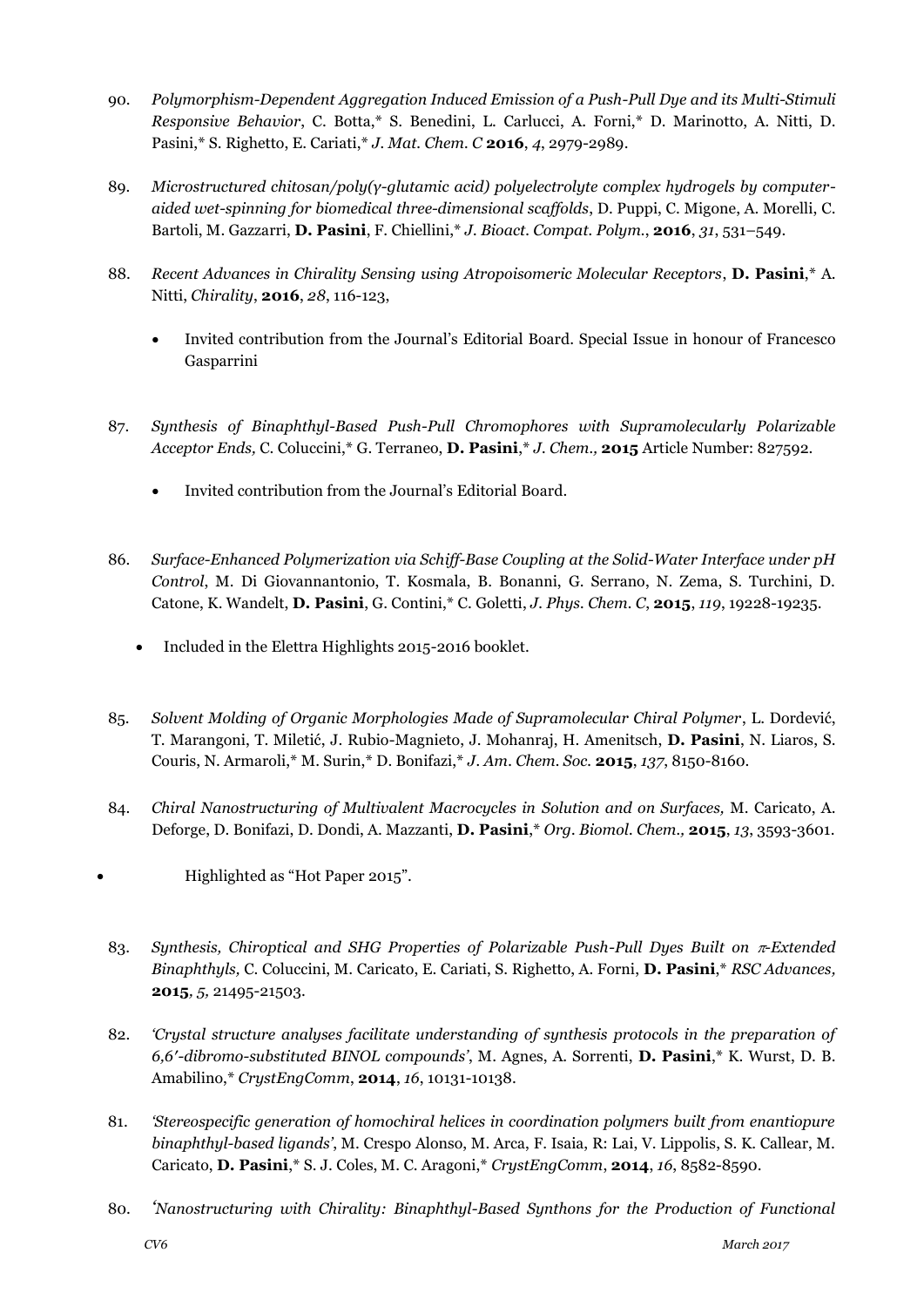*Oriented Nanomaterials,* M. Caricato, A. K. Sharma, C. Coluccini, D. Pasini,\* *Nanoscale*, **2014**, *6*, 7165-7174.

- Invited contribution from the Journal's Editorial Board.
- 79. *Homochiral BINOL-based macrocycles with p-electron-rich, electron-withdrawing or extended spacing units as receptors for C60,* M. Caricato, S Díez González, I. Arandia Ariño, D. Pasini,**\*** *Beilstein J. Org. Chem.*, **2014**, *10*, .
	- Invited contribution to the Thematic Series: Functionalized carbon-nanomaterials, Editor Prof. Anke Krueger
- 78. *'Clickable' hydrogels for all: facile fabrication and functionalization,* L. Beria, T. N. Gevrek, A. Erdog, R. Sanyal, **D. Pasini,\*** A. Sanyal,\* *Biomat. Sci.*, **2014**, *2*, 67-75*.*
- 77. *Direct evidence of torsional motion in an aggregation-induced emissive chromophore,* T. Virgili,\* A. Forni,\* E. Cariati, D. Pasini, C. Botta, *J. Phys. Chem. C*, **2013**, *51*, 27161-27166.
	- Highlighted by "Noteworthy Chemistry", a news weekly by the American Chemical Society.
- 76. *The Click Reaction as an Efficient Tool for the Construction of Macrocyclic Structures,* **D. Pasini**,\* *Molecules*, **2013**, *18*, 9512-9530.
	- Invited contribution to the Special Issue: "Advances in Click Chemistry" Open Access Publication Fees Waived
- 75. *A Chiroptical Probe for Sensing Metal Ions in Water,* M. Caricato, N. J. Leza, K. Roy, D. Dondi, G. Gattuso, L. S. Shimizu, D. A. Vander Griend, **D. Pasini**,\* *Eur. J. Org. Chem.,* **2013**, 6078-6083.
- 74. *From Red to Blue Shift: Switching the Binding Affinity from the Acceptor to the Donor End by Increasing the*  $\pi$ *-Bridge in Push-Pull Chromophores with Coordinative Ends*, M. Caricato, C. Coluccini, D. A. Vander Griend A. Forni, **D. Pasini**,\* *New J. Chem.*, **2013**, *15*, 1666-1674.
- 73. *Knockout of pgdS and ggt genes improves γ-PGA yield in B. subtilis*, V. Scoffone, D. Dondi, G. Biino, G. Borghese, **D. Pasini**, A. Galizzi, C. Calvio,\* *Biotechnol. Bioeng.*, **2013**, *110*, 2006-2012.
- 72. *Switching of Emissive and NLO Properties in Push-Pull Chromophores with Crescent PPV-like Structures*, C. Coluccini, A. K. Sharma, M. Caricato, A. Sironi, E. Cariati,\* S. Righetto, E. Tordin, C. Botta,\* A. Forni, \* **D. Pasini**,\* *Phys. Chem. Chem. Phys.*, **2013**, *15*, 1666-1674*.*
- 71. *Polystyrene-based self-aggregating polymers based on UPy units*, A. K. Sharma, M. Caricato, E. Quartarone, S. Edizer, A. Giacometti Schieroni, R, Mendichi, **D. Pasini**,\* *Polym. Bull.*, **2012**, *69*, 911-923.
- 70. *Poly(-Glutamic Acid) Esters with Reactive Functional Groups Suitable for Orthogonal Conjugation Strategies,* A. Pacini, M. Caricato, S. Ferrari, D. Capsoni, A. Martínez de Ilarduya, S. Muñoz-Guerra, **D. Pasini**,\* *J. Polym. Sci. Pol. Chem.,* **2012**, *50*, 4790-4799.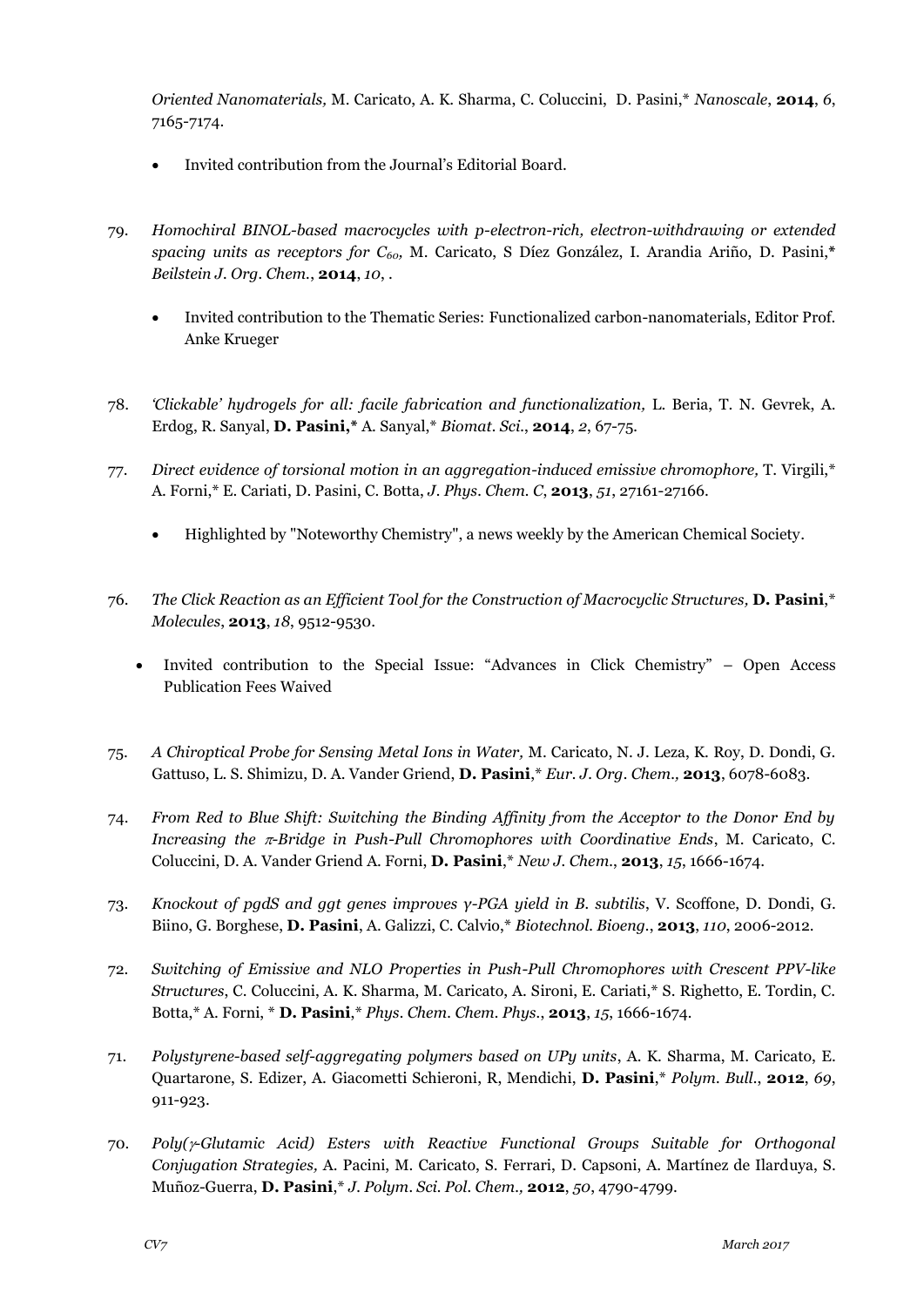- 69. *A BINOL-based chiral polyammonium receptor for highly enantioselective recognition and fluorescence sensing of (S,S)-tartaric acid in aqueous solution*, A. Bencini,\* C. Coluccini, A. Garau, C. Giorgi , V. Lippolis,\* L. Messori, **D. Pasini**,\* S. Puccioni, *Chem. Commun.*, **2012**, *48*, 10428- 10430.
- 68. *A "clicked" macrocyclic probe incorporating Binol as the signalling unit for the chiroptical sensing of anions*, M. Caricato, A. Olmo,C. Gargiulli, G. Gattuso, **D. Pasini**,\* *Tetrahedron*, **2012**, *68*, 7861- 7866.
- 67. *Synthesis, Postmodification and Characterization of Linear Polystyrene-based Supports for the Interaction with Immobilized Biocatalysts*, M. Petenzi, T. Bavaro, C. Cornaggia, D. Ubiali, M. Pregnolato, **D. Pasini**,\* *Polym. Int.*, **2012**, *61*, 1611-1618.
- 66. *Synthesis and anion recognition properties of shape-persistent binaphthyl-containing chiral macrocyclic amides*, M. Caricato, N. J. Leza, C. Gargiulli, G. Gattuso, D. Dondi, **D. Pasini**,\* *Beilstein J. Org. Chem.*, **2012**, *8*, 967-976.
	- Invited contribution to the Thematic Series: Molecular Switches and Cages, Editor Prof. Dirk Trauner
- 65. *Spectroscopic and Electrochemical Sensing of Lanthanides with -Extended Chromophores Incorporating Ferrocenes and a Coordinative End*, C. Coluccini, A. K. Sharma, D. Merli, D. Vander Griend, B. Mannucci, **D. Pasini**,\* *Dalton Trans.,* **2011**, *40*, 11719 -11725.
- 64. *Efficient Crystallization Induced Emissive Materials Based on a Simple Push-Pull Molecular Structure,* E. Cariati,\* V. Lanzeni, E. Tordin, R. Ugo, C. Botta,\* A. Giacometti Schieroni, A. Sironi, **D. Pasini**, *Phys. Chem. Chem. Phys.*, **2011**, *13*, 18005-18014.
	- Highlighted by "Noteworthy Chemistry", a news weekly by the American Chemical Society.
- 63. *Fluorinated Styrene-Based Monomers for Cyclopolymerizations,* A. K. Sharma, **D. Pasini**,\* *J. Fluorine Chem.*, **2011**, *132*, 956-960.
- 62. *Mild Preparation of Functionalized [2.2]Paracyclophanes via the Pummerer Rearrangement*, M. Montanari, A. Bugana, A. K. Sharma, **D. Pasini**,\* *Org. Biomol. Chem.*, **2011**, *9*, 5018-5020 **(Front Cover)**.
	- Top 10 Most Accessed Papers in OBC in July 2011.
- 61. *Controlled RAFT Cyclopolymerization of Oriented Styrenic Difunctional Monomers,* A. K. Sharma, C. Cornaggia, **D. Pasini**,\* *Macromol. Chem. Phys.*, **2010**, *211*, 2254-2259.
- 60. *Nesting Complexation of C<sup>60</sup> with Large, Rigid D<sup>2</sup> Symmetrical Macrocycles*, M. Caricato, C. Coluccini, D. Dondi, D. A. Vander Griend, **D. Pasini**,\* *Org. Biomol. Chem.*, **2010**, *8*, 3272-3280.
- 59. *Shape Selectivity in the Synthesis of Chiral Macrocyclic Amides*, S. Colombo, C. Coluccini, M. Caricato, C. Gargiulli, G. Gattuso,\* **D. Pasini,\*** *Tetrahedron*, **2010**, *66*, 4206-4211.
- 58. *Locked Chromophores as CD and NMR Probes for the Helical Conformation of Tetraamidic*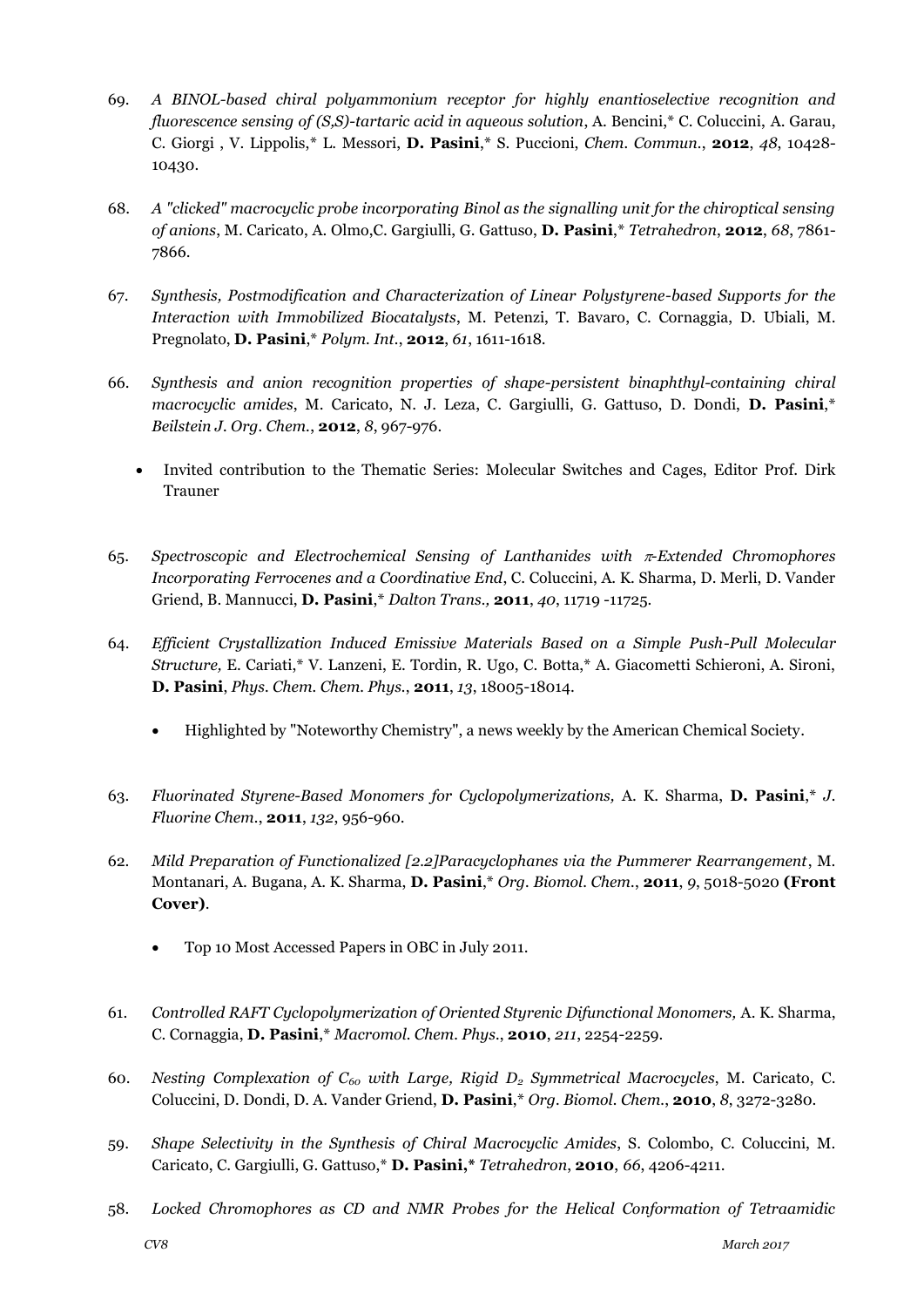*Macrocycles*, C. Coluccini, A. Mazzanti, **D. Pasini**,\* *Org. Biomol. Chem.*, **2010**, *8*, 1807-1815 **(Inside Cover)**.

- 57. *Structurally-Variable, Rigid and Optically-Active D2 and D3 Macrocycles Possessing Recognition Properties towards C60*, C. Coluccini, D. Dondi, M. Caricato, A. Taglietti, M. Boiocchi, **D. Pasini**,\* *Org. Biomol. Chem.*, **2010**, *8*, 1640-1649.
- 56. *Tagging Molecules with Linear Polymers: Biocatalytic Transformation of Substrates Anchored on Soluble Macromolecules*, C. Cornaggia, **D. Pasini**,\* *Comb. Chem. High Throughput Screen*, **2010**, *13*, 45-53.
- 55. *Cooperative Dynamic Switching in Binding Lanthanides with Macrocyclic "Push-Pull" Chromophores,* C. Coluccini, **D. Pasini,\*** P. Righetti, D. Van Der Griend,**\*** *Tetrahedron*, **2009**, *62*, 10436-10440.
- 54. *Efficient Free-Radical Cyclopolymerization of Oriented Styrenic Difunctional Monomers*, S. Edizer, B. Veronesi, O. Karahan, V. Aviyente, I. Değirmenci, A. Galbiati, **D. Pasini**,\* *Macromolecules*, **2009**, *42*, 1860-1866.
- 53. *Site Selective Supramolecular Synthesis of Halogen Bonded Cocrystals Incorporating the Photoactive Azo Group*, D. Fox, P. Metrangolo,\* **D. Pasini**, T. Pilati, G. Resnati,\* G. Terraneo, *CrystEngComm* **2008**, 10, 1132-1136 **(Inside Cover)**.
- 52. *"Push-Pull" Supramolecular Chromophores Supported on Cyclopolymers,* C. Coluccini, P. Metrangolo, M. Parachini, **D. Pasini**,\* G. Resnati, P. Righetti, *J. Polym. Sci. Pol. Chem.*, **2008**, *46*, 5202-5213.
- 51. *Chemoselective Functionalization of 3,3'-Substituted BINOL Derivatives*, C. Coluccini, A. Castelluccio, **D. Pasini**,\* *J. Org. Chem.* **2008**, *73*, 4237-4240.
- 50. *Supramolecular Pore Sensors as Artificial Tongues*, S. Litvinchuk, H. Tanaka, T. Miyatake, **D. Pasini**, T. Tanaka, G. Bollot, J. Mareda, S. Matile,\* *Nature Mat.* **2007***, 6*, 577-580.
	- Commented by: J. J. Lavigne, *Nature Mat.* **2007**, *6*, 548-549
- 49. *Synthesis and Evaluation of Blends formed by Polymeric Crown Ethers and a Fullerene-Containing Primary Ammonium Salt*, **D. Pasini**,\* E. Bontempi, L.E. Depero, L. Garlaschelli, *Fuller. Nanotub. Carbon Nanostruct.* **2007**, *15*, 367-378.
- 48. *Synthesis and structure determination of 1, 4, 7, 11, 14, 17, 21, 24, 27-nonaoxatriacontan-8, 10, 18, 20, 28, 30-esaone*, **D. Pasini**, M. Zema,\* P. P. Righetti, *J. Chem. Crystallogr.*, **2007**, *37*, 537-541.
- 47. *A Chiral Probe for the Detection of Cu(II) by UV, CD and Emission Spectroscopies*, A. Moletti, C. Coluccini, **D. Pasini**,\* A. Taglietti,\* *Dalton Trans.*, **2007**, *16*, 1588-1592.
- 46. *Linear Recognition of Dicarboxylates by Ditopic Macrocyclic Complexes*, M. Boiocchi, M. Bonizzoni, A. Moletti, **D. Pasini**,\* A. Taglietti,\* *New J. Chem.*, **2007**, *31*, 352-356.
- 45. *Efficient Biocatalytic Cleavage and Recovery of Organic Substrates Supported on Soluble Polymers*, **D. Pasini**,\* M. Filippini, I. Pianetti, M. Pregnolato,\* *Adv. Synth. Catal.*, **2007**, *349*, 971- 978.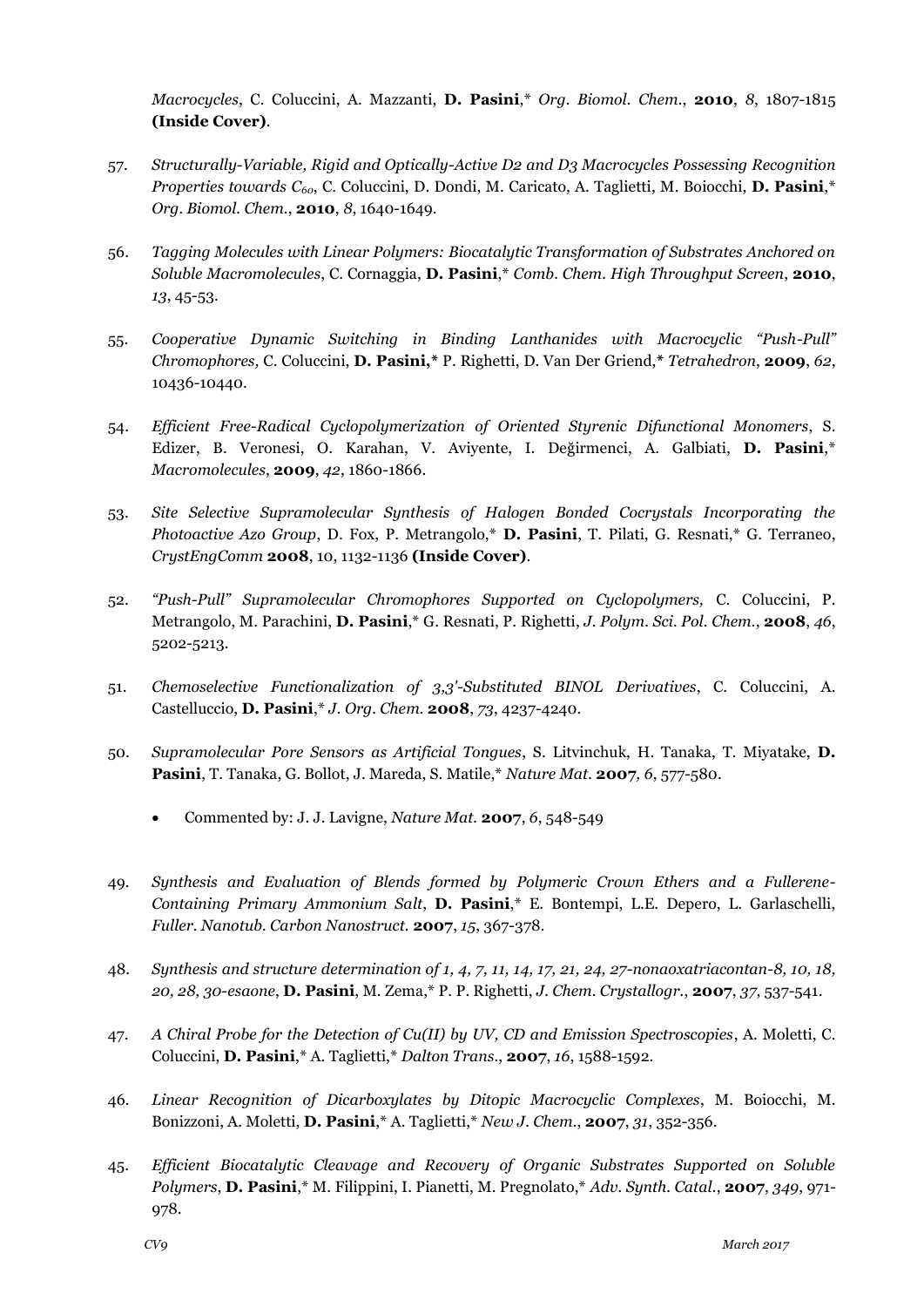- 44. *Macrocycles as Precursors for Organic Nanotubes*, **D. Pasini**,**\*** M. Ricci, *Current Organic Synthesis*, **2007**, *4*, 59-80 (invited review) **(Cover).**
- 43. *Molecular Recognition by Synthetic Multifunctional Pores in Practice: Are Structural Studies Really Helpful?*, Y. Baudry, G. Bollot, V. Gorteau, S. Litvinchuk, J. Mareda, M. Nishihara, **D. Pasini**, F. Perret, D. Ronan, N. Sakai, M. R. Shah, A. Som, N. Sordé, P. Talukdar, D.-H. Tran, S. Matile,\* *Adv. Funct. Mat.* **2006**, *16*, 169-179. **(Cover)**.
- 42. *Synthesis and Solubility Properties of Methanofullerenes Containing Primary Ammonium Ion Functionalities*, L. Garlaschelli,\* **D. Pasini**,\* F. Spiaggia, *Eur. J. Org. Chem.* **2005**, 4322-4327.
- 41. *The depth of molecular recognition: voltage-sensitive blockage of synthetic multifunctional pores with refined architecture*, Y. Baudry, **D. Pasini**, M. Nishihara, N. Sakai, S. Matile\* *Chem. Commun.* **2005**, 4798-4800.
- 40. *Synthetic multifunctional pores that open and close in response to chemical stimulation*, V. Gorteau, G. Bollot, J. Mareda, **D. Pasini**, D.-H. Tran, A. N. Lazar, A. W. Coleman, N. Sakai, S. Matile,\* *Bioorg. Med. Chem.* **2005**, *13*, 5171–5180.
- 39. *C<sup>2</sup> Symmetrical Double Chromophores: Cooperativity Effects in Lanthanide Ion Complexation*, **D. Pasini**,**\*** P. P. Righetti,**\*** M. Zema, *Org. Biomol. Chem.* **2004**, *2*, 1764-1769.
- 38. *Thermal and Conductivity Properties of Polyethylene Glycol-Based Cyclopolymers*, E. Blazquez, P. Mustarelli,**\* D. Pasini**,**\*** P. P. Righetti, C. Tomasi, *J. Mater Chem.* **2004**, *14*, 2524-2529.
- 37. *Supramolecular Self-Assembly of Fibres*, **D. Pasini**,**\*** A. Kraft *Current Opinion in Solid State and Materials Science* **2004**, *8*, 157-163.
- 36. *Cyclopolymers as Liquid Membrane Carriers,* E. Cagnoni, **D. Pasini**,**\*** A. Galbiati, M. Ricci, P. P. Righetti *Macromolecules* **2003**, *36*, 8894-8897.
- 35. *Rigid Optically-Active D<sup>2</sup> and D<sup>3</sup> Macrocycles*, M. Ricci, **D. Pasini**,**\*** *Org. Biomol. Chem.* **2003**, *1*, 3261-3262.
- 34. *Methanofullerenes from Macrocyclic Malonates*, M. Carano, C. Corvaja, L. Garlaschelli,**\*** M. Maggini, M. Marcaccio, F. Paolucci,**\* D. Pasini**, P. P. Righetti, E. Sartori, A. Toffoletti, *Eur. J. Org. Chem.* **2003**, 374-384.
- 33. *Fullerene Ylidene Malonates Supramolecular Triads*, G. Garlaschelli I. Messina, **D. Pasini**,**\*** P. P. Righetti *Eur. J. Org. Chem.* **2002**, 3385-3392 **(Cover)**.
- 32. *A soluble polymer-bound Evans' chiral auxiliary: synthesis, characterization and use in cycloaddition reactions,* G. Desimoni, G. Faita,**\*** A. Galbiati, **D. Pasini**,**\*** P. Quadrelli, F. Rancati, *Tetrahedron: Asymmetry* **2002**, *13*, 333-337.
- 31. *Malonate Crown Ethers as Building Blocks for Novel D--A Chromophores*, **D. Pasini**, P. P. Righetti,**\*** V. Rossi *Org. Lett.* **2002**, *4*, 23-26.
- 30. *Microlithographic Assessment of a Novel Family of Transparent and Etch Resistant Chemically Amplified 193 nm Resists Based on Cyclopolymers*, J.M. Klopp, **D. Pasini**, J.M.J. Fréchet,**\*** C.G. Willson, J.D. Byers *Chem. Mater.* **2001**, *13*, 4147-4153.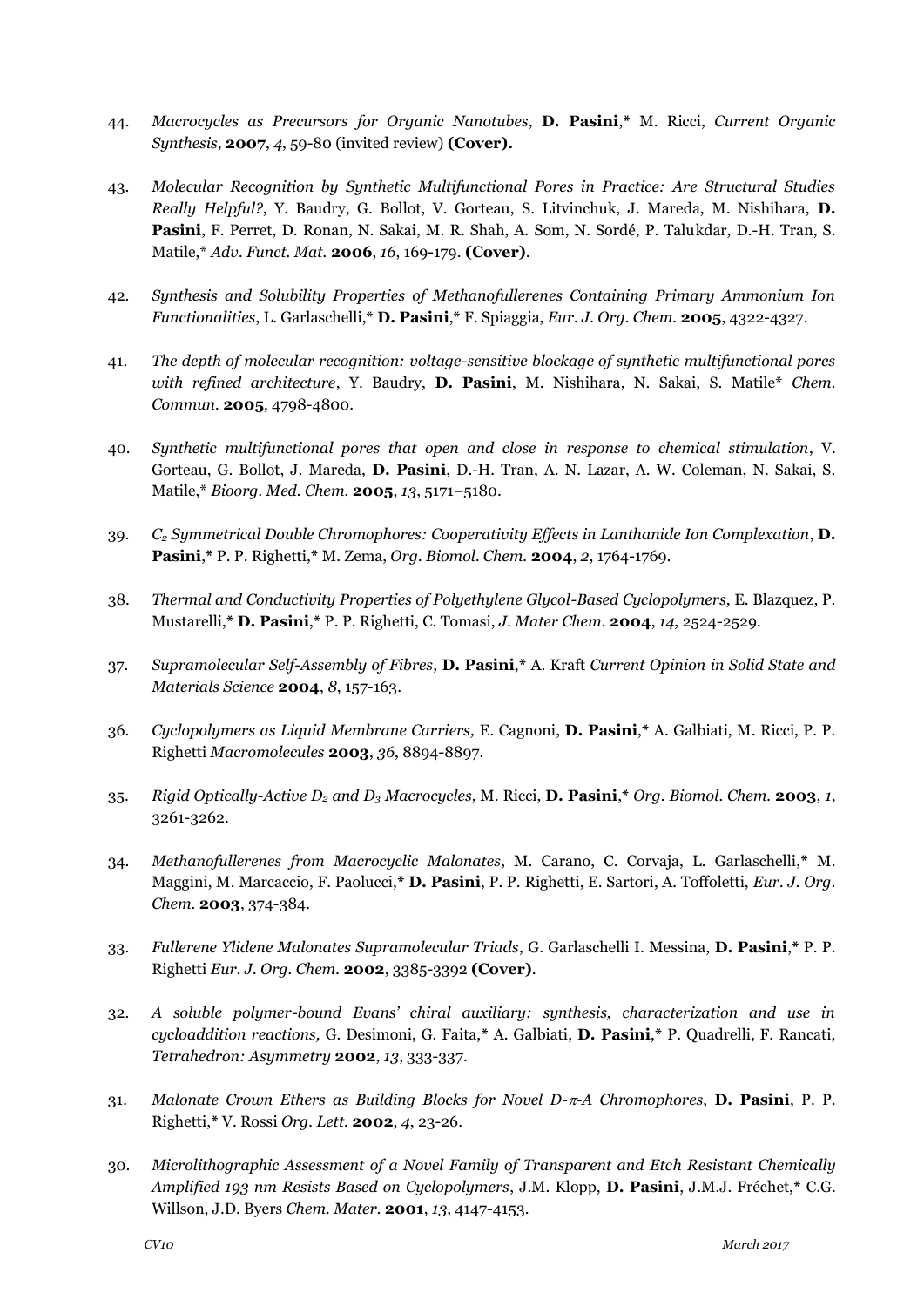- 29. *Design, Synthesis, and Characterization of Carbon-Rich Cyclopolymers for 193nm Microlithography*, **D. Pasini**, J.M. Klopp, J.M.J. Fréchet**\*** *Chem. Mater.* **2001**, *13*, 4136-4146.
- 28. *Novel Design of Carbon-Rich Polymers for 193 nm Microlithography: Adamantane-Containing Cyclopolymers*, **D. Pasini**, E. Low, J. M. J. Fréchet**\*** *Adv. Mater.* **2000**, *12*, 347-351.
- 27. *Lithographic Evaluation of a Novel Family of Carbon-Rich Cyclopolymers for 193 nm Microlithography*, J.M. Klopp, **D. Pasini**, J.M.J. Fréchet,**\*** J.D. Byers *Proc. SPIE* **2000**, *3999*, 23- 31.
- 26. *Cyclopolymerization in the Design of Resist Materials*, J. M. J. Fréchet,**\* D. Pasini**, E. Low, R. Meagley, J. Niu, *Polym. Mat. Sci. Eng.* **1999**, *80*, 487-488.
- 25. *Novel organic resists for nanoscale imaging: from chemically amplified cycloaliphatic resists to dendrimer monolayers*, **D. Pasini,** Q.J. Niu, R.P. Meagley, D.C. Tully, A.R. Trimble, and J.M.J. Fréchet,**\*** *J. Photopol. Sci. Technol.* **1999**, *12*, 405-416.
- 24. *Unique Polymers Via Radical Diene Cyclization: Poly(spironorbornanes) and Their Application to 193 nm Microlithography*, R. P. Meagley, **D. Pasini**, L. Y. Park, J. M. J. Fréchet,**\*** *Chem. Commun.* **1999**, 1587-1588.
- 23. *Design of Photoresists with Reduced Environmental Impact. 2. Water-soluble Resists Based on Photocrosslinking of Poly(2-isopropenyl-2-oxazoline)*, J. M. Havard, M. Yoshida, **D. Pasini**, N. Vladimirov, J. M. J. Fréchet,**\*** D. R. Medeiros, K. Patterson, S. Yamada, C. G. Willson, J. D. Byers, *J. Polym. Sci. Pol. Chem.*, **1999**, *37*, 1225-1236 **(Cover)**.
- 22. *Molecular Meccano, 51. - Diastereoselective Self-Assembly of [2]Catenanes*, P. R. Ashton, A. Heiss, **D. Pasini**, F. M. Raymo, A. N. Shipway, J. F. Stoddart,**\*** N. Spencer, *Eur. J. Org. Chem.* **1999**, 995-1004.
- 21. *Carbon-Rich Cyclopolymers: Their Synthesis, Etch Resistance, and Application to 193 nm Microlithography*, **D. Pasini**, E. Low, R. P. Meagley, J. M. J. Fréchet,**\*** C. G. Willson, J. D. Byers, *Proc. SPIE* **1999**, *3678*, 94-101.
- 20. *Positive and Negative Tone Water Processable Photoresists: A Progress Report*, S. Yamada, D. Medeiros, K. Patterson, W.-L. K. Jen, T. Rager, Q. Lin, C. Lenci, J. D. Byers, J. M. Havard, **D. Pasini**, J. M. J. Fréchet,**\*** C. G. Willson *Proc. SPIE* **1998**, *3333*, 245-253.
- 19. *The Design and Study of Water-Soluble Positive- and Negative-Tone Imaging Materials*, J. M. Havard, **D. Pasini**, J. M. J. Fréchet,**\*** D. Medeiros, S. Yamada, K. Patterson, C. G. Willson *Proc. SPIE* **1998**, *3333*, 111-121.
- 18. *Molecular Meccano, 38. - Enantioselective Differentiation in the Self-Assembly of [2]Pseudorotaxanes*, M. Asakawa, H. M. Janssen, E. W. Meijer,**\* D. Pasini**, J. F. Stoddart,**\*** *Eur. J. Org. Chem.* **1998**, 983-986.
- 17. *Cyclophanes and [2]Catenanes as Ligands for Transition Metal Complexes. Synthesis, Structure, Absorption Spectra, and Excited State and Electrochemical Properties*, P. R. Ashton, V. Balzani,**\*** A. Credi, O. Kocian, **D. Pasini**, L. Prodi, N. Spencer, J. F. Stoddart,**\*** M. S. Tolley, M. Venturi, A. J. P. White, D. J. Williams,**\*** *Chem. Eur. J.* **1998**, *4*, 590-607.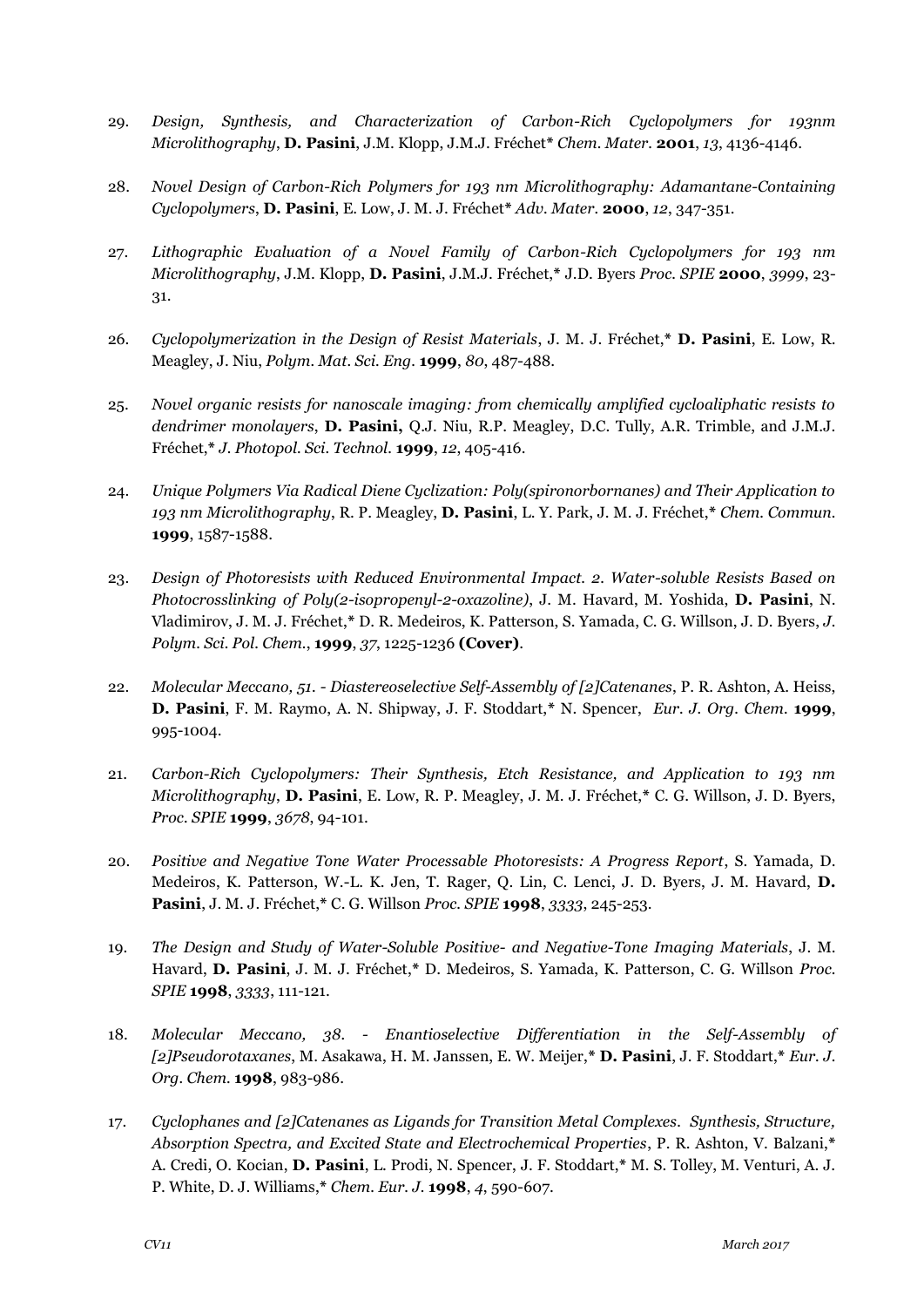- Commented by: *Chemtracts* **1999**, *12*, 322-329
- 16. *Self-Assembly of Catenanes and Cyclophanes Possessing Elements of Planar Chirality*, P.R. Ashton, S. E. Boyd, S. Menzer, **D. Pasini**, F. M. Raymo, N. Spencer, J.F. Stoddart,**\*** A. J. P. White, D. J. Williams,**\*** P.G. Wyatt, *Chem. Eur. J.* **1998**, *4*, 299-310.
- 15. *Constitutionally-Asymmetric and Chiral [2]Pseudorotaxanes*, M. Asakawa, P. R. Ashton, W. Hayes, H. M. Janssen, E. W. Meijer,**\*** S. Menzer, **D. Pasini**, J. F. Stoddart,**\*** A. J. P. White, D. J. Williams,**\*** *J. Am. Chem. Soc.* **1998**, *120*, 920-931.
- 14. *Molecular and Supramolecular Synthesis with Dibenzofuran-Containing Systems*, M. Asakawa, P. R. Ashton, C. L. Brown, M. C. T. Fyfe, S. Menzer, **D. Pasini**, C. Scheuer, N. Spencer, J. F. Stoddart,**\*** A. J. P. White, D. J. Williams *Chem. Eur. J.* **1997**, *3*, 1136-1150.
- 13. *Axially-Chiral Catenanes and -Electron Deficient Receptors*, M. Asakawa, P.R. Ashton, S. E. Boyd, C. L. Brown, S. Menzer, **D. Pasini**, J.F. Stoddart,**\*** M. S. Tolley, A. J. P. White, D. J. Williams, P. G. Wyatt, *Chem. Eur. J.* **1997**, *3*, 463-481.
- 12. *Design of a Positive-Tone Water Soluble Resist*, J. M. Havard, **D. Pasini**, J. M. J. Fréchet,**\*** C. G. Willson, *Polym. Mat. Sci. Eng.* **1997**, *77*, 424-425.
- 11. *Design of a Positive-Tone Water Soluble Resist*, J. M. Havard, J. M. J. Fréchet,**\* D. Pasini**, B. Mar, S. Yamada, D. Medeiros, C. G. Willson, *Proc. SPIE* **1997**, *3049*, 437-447.
- 10. *Enantioselective Recognition of Amino Acids by Axially-Chiral -Electron Deficient Receptors*, M. Asakawa, C. L. Brown, **D. Pasini**, J.F. Stoddart,**\*** P.G. Wyatt, *J. Org. Chem.* **1996**, *61*, 7234-7235.
- 9. *Chromatography of Mechanically-Interlocked Molecular Compounds*, M. Asakawa, **D. Pasini**, F. M. Raymo, J. F. Stoddart,**\*** *Anal. Chem.* **1996**, *68*, 3879-3881.
- 8. *Self-Assembling Catenanes and Rotaxanes*, **D. Pasini**, F. M. Raymo, J .F. Stoddart,**\*** *Gazz. Chim. It.* **1995**, *125*, 431-443.
- 7. *Solvent Effect as the Result of Frontier Molecular Orbital Interaction. VII. The Retro-Diels-Alder Reaction*, G. Desimoni,**\*** G. Faita, **D. Pasini**, P. P. Righetti, *Tetrahedron* **1992**, *48*, 1667-1674.

#### *Book chapters:*

- 6. *Design and Preliminary Studies of Environmentally Enhanced Water-Castable, Water-Developable Positive Tone Resists: Model and Feasibility Studies*, J. M. Havard, **D. Pasini**, J. M. J. Fréchet,**\*** D. Medeiros, S. Yamada, C. G. Willson *ACS Symp. Ser.* **1998**, *706* (Micro and Nanopatterning Polymers); Ito, H.; Reichmanis, E.; Nalamasu, O.; Ueno, T. Eds.; pp. 262-275.
- 5. *Linear vs. Crosslinked Macromolecules as Supports for Biocatalyzed Transformations: Recent Developments*, **D. Pasini**,\* *Inorganic Biochemistry: Research Progress,* J. G. Hughes and A. J. Robinson, Eds.; Nova Science Publishers, **2008**: pp. 1-10.
- 4. *Click Chemistry and Macrocycles*, **D. Pasini**,\* in "*Click Reactions in Organic Synthesis*", S. Chandrasekaran, Ed.; Wiley, 2016, pp. 287-307.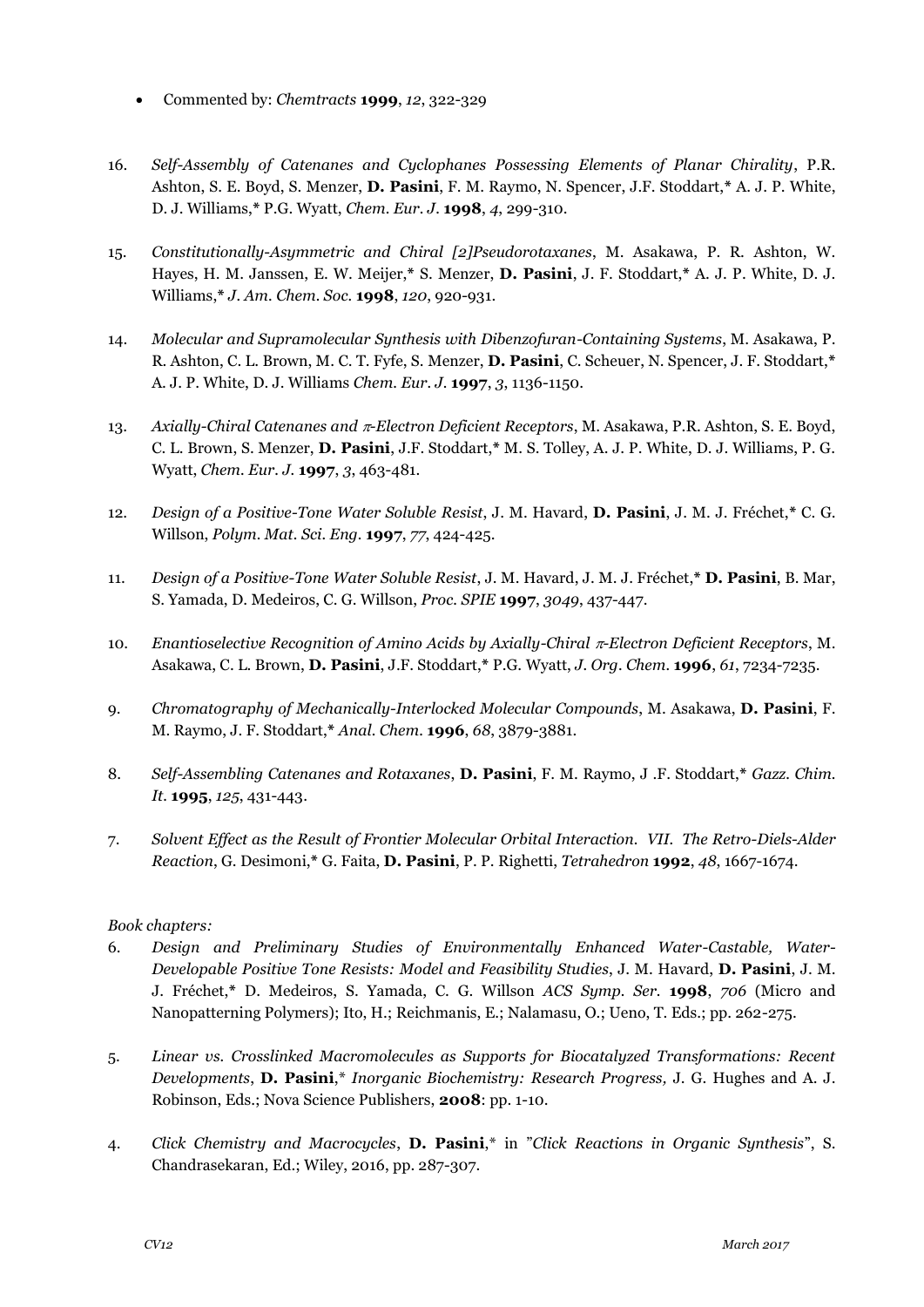#### *Refereed Papers without Impact factor:*

- 3. *Acentric Nanostructured Assembly as a Strategy for the Design of Organic Electrooptic Materials*, C. Coluccini, **D. Pasini**,\* *Open Condensed Matter Physics Journal* **2008**, *1*, 7-12 (Invited Editorial Board Member Contribution).
- 2. *Counting at the Nanoscale: Molecules performing Simple Logic Operations*, **D. Pasini**,\* *Quantum Biosystems* **2007**, *1*, 74-79 (Invited Editorial Board Member Contribution).

#### *Divulgative Papers without Impact factor:*

1. *Black gold in state-of-the-art photovoltaics*, Andrea Nitti, **Dario Pasini**, *About Oil*, [published](http://www.abo.net/oilportal/topic/view.do?contentId=2449412) online 17/6/2015.

*The asterisk denotes corresponding authors.*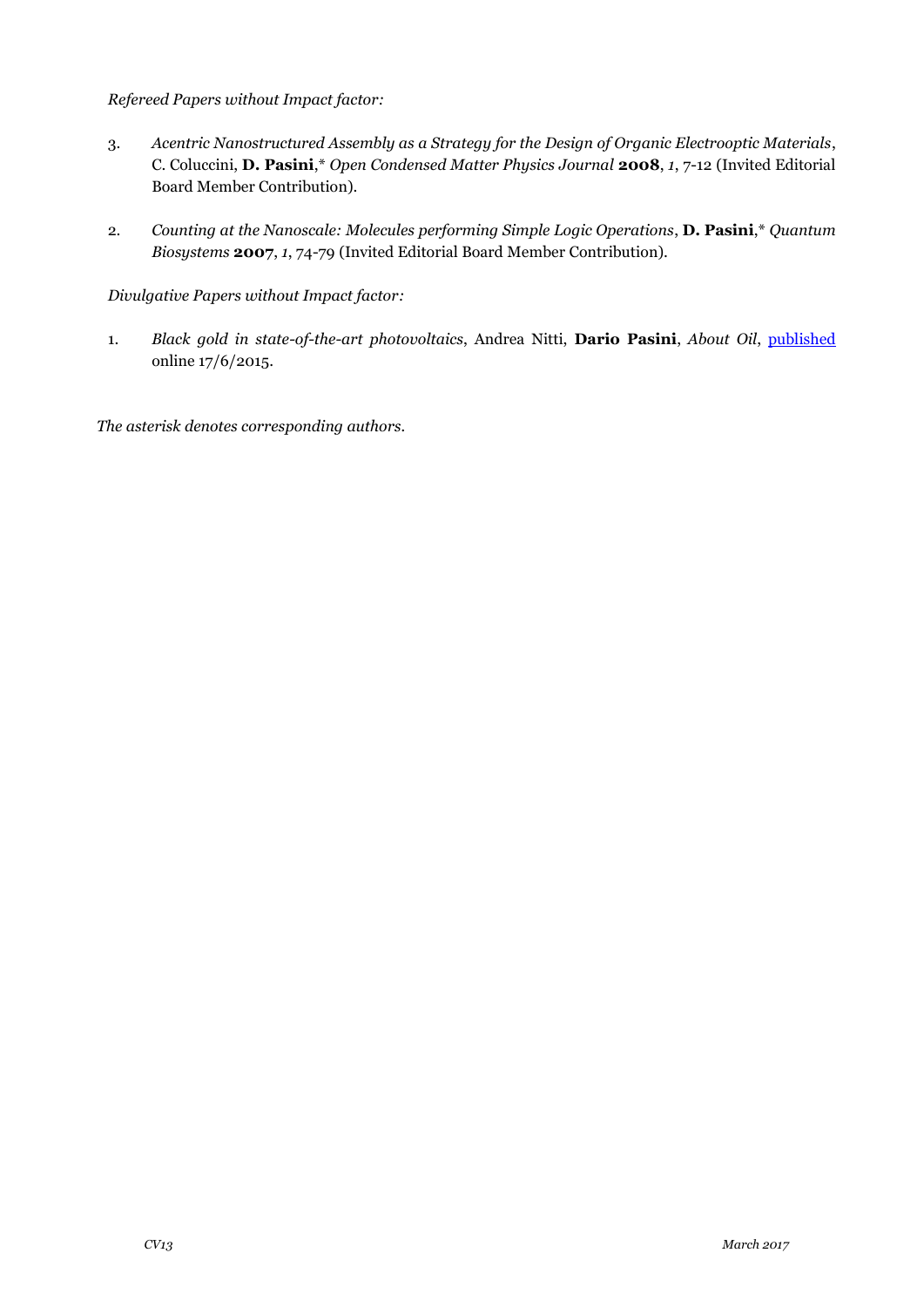# *List of Invited seminars/Oral Presentations*

*Scientific Seminars:*

| 18/11/2016 | Structure-Activity Relationships for the Solid State Emission of a New Family of "Push-                |
|------------|--------------------------------------------------------------------------------------------------------|
|            | Pull" $\pi$ -Extended Chromophores, Faraday Discussions, Guangzhou, China.                             |
| 29/9/2015  | Chiroptical Sensing and Chiral Nanostructures from Binaphthyl-Based Molecular                          |
|            | Modules, Keynote Lecture, XII Congresso Nazionale di Chimica Supramolecolare, Messina,                 |
|            | Italy.                                                                                                 |
| 11/6/2015  | Biomateriali Micro e Nanostrutturati per l'Ingegneria Tissutale derivati da un Polimero                |
|            | Batterico Emergente, Final Meeting INSTM-Regione Lombardia 2013-2015, one of the six                   |
|            | selected Projects for the final presentation.                                                          |
| 19/6/2014  | Chiroptical Sensing and Chiral Nanostructures from Binaphthyl-Based Molecular                          |
|            | Modules, CHIRITALY, Pisa, Italy.                                                                       |
| 27/6/2013  | Macromolecular and Macrocyclic Architectures as Functional Materials, Consiglio                        |
|            | Nazionale delle Ricerche, Istituto di Struttura della Materia, Roma, Italy.                            |
| 15/3/2013  | $Poli(y \text{-}glutammato)$ : bioproduzione di un polimero ecocompatibile e sua derivatizzazione      |
|            | in materiali per il packaging attivo di alimenti (GAMMA-PGA), Final Meeting INSTM-                     |
|            | Regione Lombardia 2010-2012 Projects                                                                   |
| 15/11/2012 | "Push-pull" $\pi$ -extended chromophores with coordinative ends: supramolecular                        |
|            | polarization, sensing and aggregation-induced emission, ISMAC Workshop 2012                            |
|            | dedicated to Alberto Bolognesi, ISMAC-CNR, Milano, Italy                                               |
| 13/1/2012  | Novel Macrocyclic and Polymeric Architectures: Towards Functional Nanomaterials,                       |
|            | Dipartimento di Chimica Organica e Biologica, University of Messina, Italy (host: G.                   |
|            | Gattuso)                                                                                               |
| 3/2/2011   | Novel Macrocyclic and Polymeric Architectures: Towards Functional Nanomaterials,                       |
|            | Department of Chemistry and Biochemistry, University of South Carolina, U.S.A (host: L.                |
|            | Shimizu)                                                                                               |
| 24/11/2010 | Novel Macrocyclic and Polymeric Architectures: Towards Functional Nanomaterials,                       |
|            | Institute for Complex Molecular Systems, Eindhoven University of Technology,                           |
|            | Netherlands (host: E. W. Meijer)                                                                       |
| 5/5/2010   | Cyclic Organic Molecules and Polymers: Towards Functional Nanomaterials, Department                    |
|            | of Chemistry, University of Namur, Belgium (host: D. Bonifazi)                                         |
| 8/12/2009  | Cyclic Organic Molecules and Polymers: Towards Functional Nanomaterials, Department                    |
|            | of Chemistry, University of Miami, U.S.A. (host: F. M. Raymo)                                          |
| 8/7/2009   | Cyclopolymerization as a Tool for the Synthesis of Functional Macromolecular Materials,                |
|            | 13 <sup>th</sup> International IUPAC Conference on Polymers and Organic Chemistry, Montreal,           |
|            | Canada.                                                                                                |
| 3/6/2009   | Styrene-Based Copolymers as Soluble Platforms for the Biocatalytic Transformation of                   |
|            | Organic Substrates with Immobilized Enzymes, Active Pharmaceutical Ingredients from                    |
|            | Bioprocesses: from research to industrial and regulatory issues (APIBo9, 1 <sup>st</sup> International |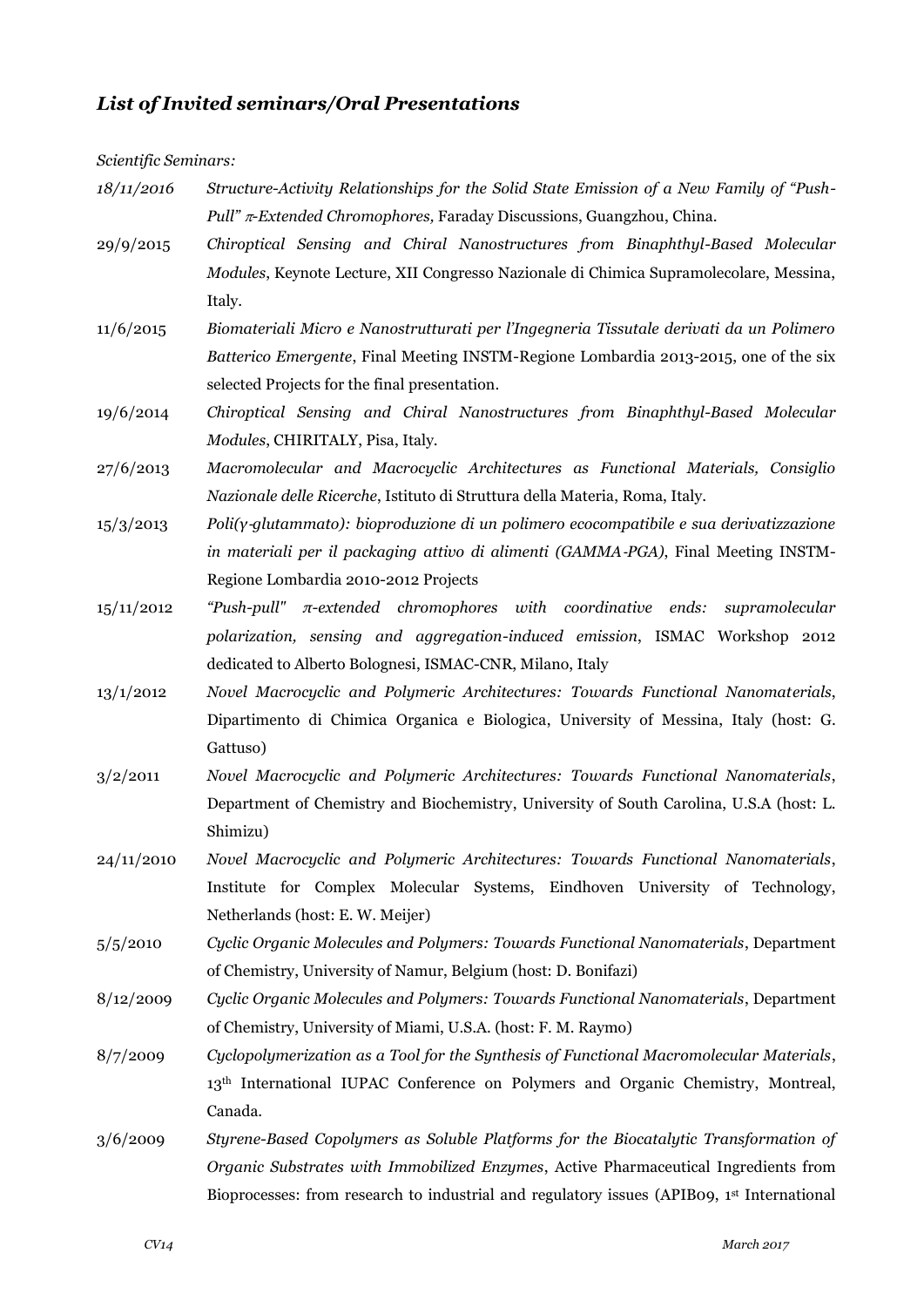Symposium and Advanced Course), University of Pavia, Pavia, Italy.

- 27/3/2009 *Cyclic Organic Molecules and Polymers: Towards Functional Nanomaterials*, Le giornate di Chimica Organica, Department of Organic Chemistry, University of Pavia, Pavia, Italy.
- 27/11/2007 *Cyclopolymerization as a Tool for the Synthesis of Functional Materials*, Department of Chemistry, Bogazici University, Istanbul, Turkey (host: D. Avci)
- 23/2/2007 *Novel Macrocyclic and Polymeric Architectures: Towards Functional Supramolecular Materials?*, CNR-INFM Nanostructures and Biosystems at Interfaces, Modena, Italy (host: L. Berti)
- 17/6/2005 *Bioorganic Chemistry of Rigid-Rod Molecules*, NRP 47 final meeting, Murten, Switzerland.
- 5/5/2005 *Optically-active macrocycles as sensors and as precursors for helical tubular structures*, PRIN workshop, University of Bologna, Italy (host: D. Braga)
- 6/2/2004 *Supramolecular and Macromolecular Architectures via Lanthanide Ion Complexation and Cyclopolymerizations*, University of Geneva, Switzerland (host: S. Matile)
- 10/9/2002 *Novel Macromolecular and Supramolecular Architectures via a Cyclopolymerization Approach*, Euresco Conference on High Performance Fibers, Bad Herrenalb, Germany.
- 14/11/2000 *Nuovi Polimeri per Litografia a 193 nm*, Department of Organic Chemistry Research Seminars, University of Pavia, Italy.
- 31/10/2000 *Novel Polymer Architectures for Advanced Microlithography*, Department of Organic Chemistry, Hebrew University of Jerusalem, Jerusalem, Israel (host: I. Willner)
- 14/9/1999 *Carbon Rich Cylopolymers for 193 nm Microlithography*, Resist Advisory Group Meeting, SEMATECH, Austin, Texas, USA.
- 15/3/1999 *Carbon-Rich Cyclopolymers: Their Synthesis, Etch Resistance, and Application to 193 nm Microlithography*, SPIE's 24th International Symposium on Microlithography, Santa Clara, California, USA.
- 21/8/1997 *Water-Soluble Water-Processable Resists*, Semiconductor Research Corporation Progress Review, University of California at Berkeley, Berkeley, California, USA.
- 17/1/1997 *Sistemi Supramolecolari Chirali,* Istituto di Chimica delle Macromolecole, Consiglio Nazionale delle Ricerche, Milano, Italy (host: G. Audisio)
- 30/4/1996 *Chiral Supramolecular Assemblies*, School of Chemistry Research Seminar, University of Birmingham.
- 20/11/1994 *Towards Axially-Chiral -Electron Deficient Supramolecular Receptors*, Glaxo Medicinal Chemistry Symposium Organized by the Medicinal Chemistry 2 Section, Glaxo Research and Development Centre, Greenford, London.

#### *Outreach/Expert talks:*

27/1/2015 *Testimonianza di un valutatore di progetti Marie Curie* (FP7 – IEF -2013; H2020 - IF - 2014), INFO DAY: Opportunità per ricercatori, Università dell'Insubria, Varese.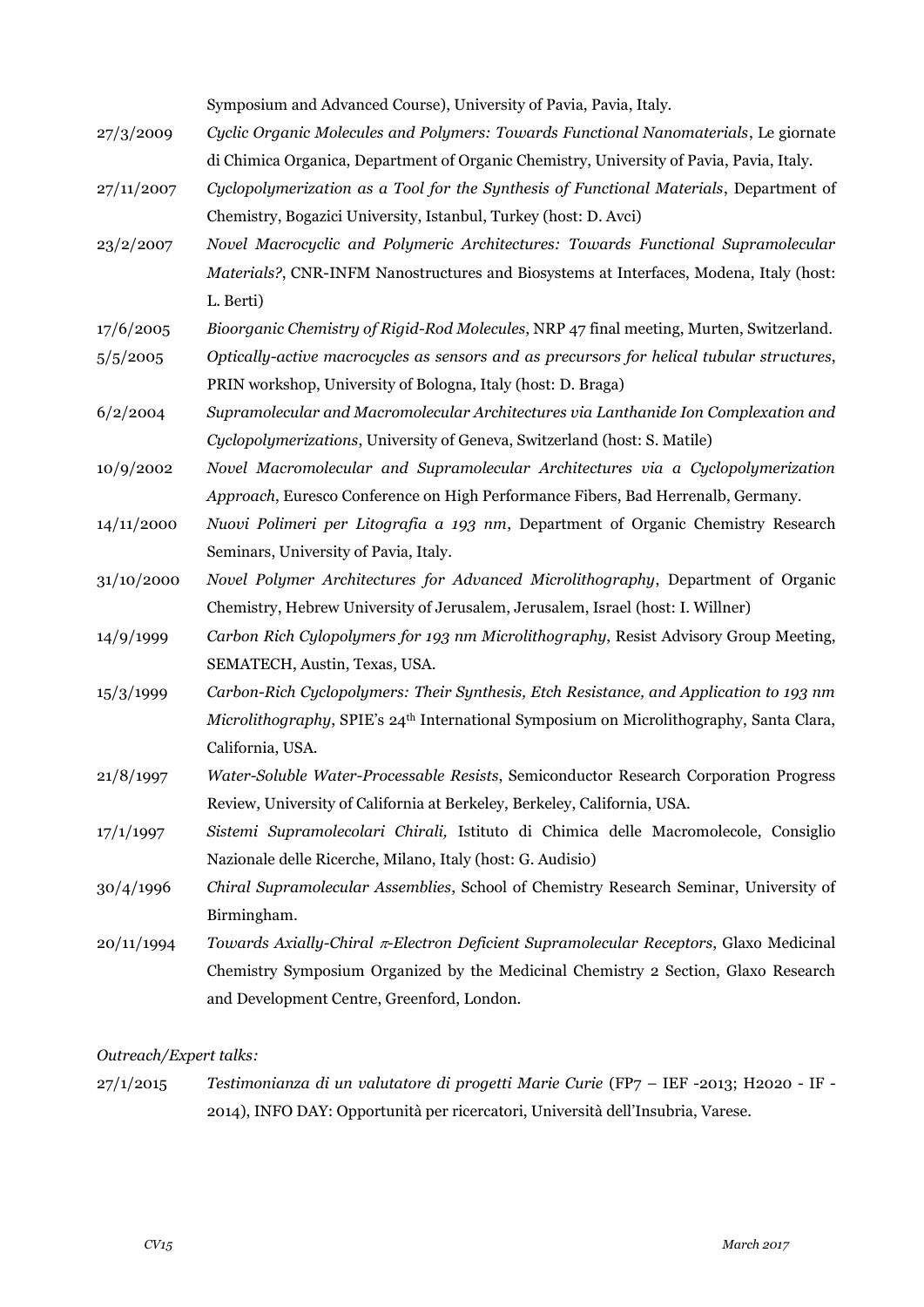# *Research Support Complete List of Grants Current:*

Title: *Nuovi Materiali e Tecnologie per Stampa 3D Stereolitografica (STEREO3D)* Source: INSTM – Regione Lombardia Dates: 10/2016-9/2018 Amount: 14.000 Euro (Unit Coordinator)

Title: *studio e caratterizzazione di siliconi innovativi ed additivi per la formulazione di paste coloranti adatte a sistemi poliuretanici* Source: MARBO S.P.A. Dates: 10/2016-9/2017 Amount: 20.000 Euro (Project Coordinator)

#### *Completed:*

Title: *Sintesi di poliesteri iper-ramificati per prodotti vernicianti* Source: IVM Chemicals S.r.l. Dates: 3/2016-2/2017 Amount: 40.000 Euro (Project Coordinator)

Title: *Formulazione Innovativa per Somministrazione Intraarticolare* Source: Rottapharm S.p.A. Dates: 12/2015-8/2016 Amount: 9.750 Euro (Subcontractor)

Title: *Analisi e deformulazione di specifiche composizioni assemblate* Source: MARBO S.P.A. Dates: 1/2015-1/2016 Amount: 20.000 Euro (Project Coordinator)

Title: *Sistemi Macromolecolari Innovativi per il Fotovoltaico Organico Polimerico* Source: ENI Corporate University Dates: 11/2013-10/2016 Amount: 70.000 Euro (Project Coordinator)

Title: *Biomateriali Micro e Nanostrutturati per l'Ingegneria Tissutale derivati da un Polimero Batterico Emergente (PGGABIOMAT)* Source: INSTM – Regione Lombardia Dates: 5/2013-4/2015 Amount: 45.000 Euro (Project Coordinator)

Title: *Sintesi di Prepolimeri a Bassa Polidispersità come Componenti Macromolecolari Innovativi per Adesivi a Base Silanica*  Source: New Polyurethane Technologies s.r.l.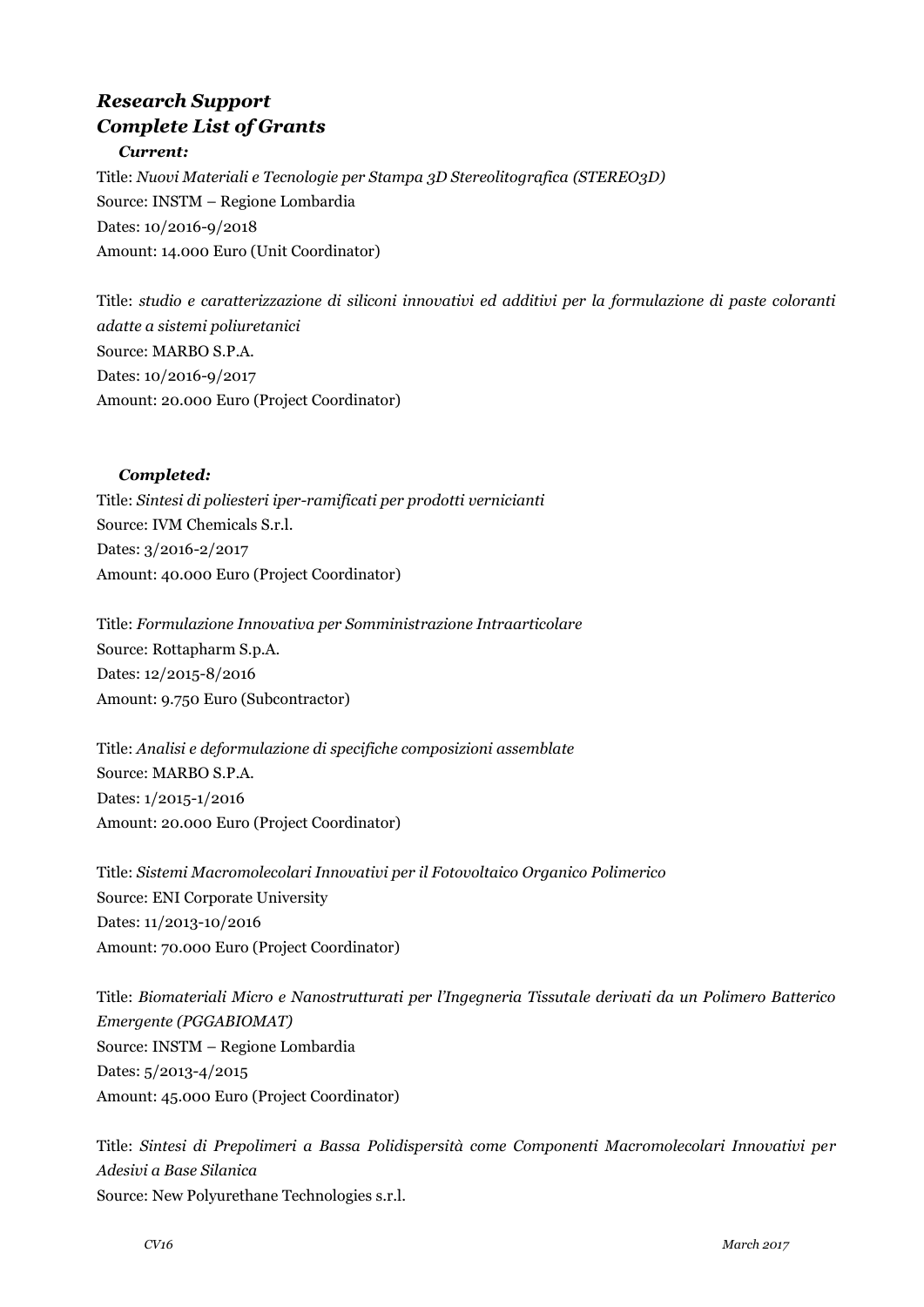Dates: 4/2014-3/2015 Amount: 29.000 Euro (Project Coordinator)

Title: *Chiroptical Sensing and Chiral Nanostructures with BINOL-based Molecular Modules* Source: PRIN (projects of Relevant National Interest) MIUR (Unit Coordinator) Dates: 10/2011-10/2013 Amount: 22.000 Euro

Title: *Poli(-glutammato): bioproduzione di un polimero ecocompatibile e sua derivatizzazione in materiali per il packaging attivo di alimenti (GAMMA-PGA)* Source: INSTM – Regione Lombardia Dates: 3/2010-2/2012 Amount: 57.500 Euro (Project Coordinator)

Title: *Poli(-glutammato) (gamma-PGA): un materiale biocompatibile e biodegradabile per l'immobilizzazione di molecole biologicamente attive* Source: Fondazione Alma Mater Ticinensis Dates: 5/2010-4/2012 Amount: 13.750 Euro (Unit Coordinator)

Title: *Self-Assembled Nanostructured Materials: A Strategy for the Control of Electrooptic Properties* Source: Fondazione CARIPLO (Unit Coordinator) Dates: 9/2007-8/2009 Amount: 57.600 Euro

Title: *Supramolecular Assembly of Helical Structures from Optically-Active Macrocycles* Source: PRIN (projects of Relevant National Interest) MIUR (Unit Coordinator) Dates: 11/2004-10/2006 Amount: 46.300 Euro

Title: *Organic Material*s Source: Fondo di Ateneo per la ricerca, University of Pavia Dates: annually renewed (2001-2009) Total Amount: ca. 10.000 Euro

#### *Total:454900 Euro*

#### *Externally funded fellowship:*

a)Sovvenzione Globale Ingenio 7/07-12/07 (12.000 Euro, C. Coluccini) b) Stefano Colombo (6 months, 2007-2008, 7.000 Euro, Fondo Sociale Europeo); 6) Claudio Cornaggia (5 months, 2008, 6.000 Euro, Fondo Sociale Europeo). *Total:25.000 Euro*

#### *Internally Funded Fellowships:*

a) UNIPV funded postodctoral fellowship (2016-2018: 50.000 Euro)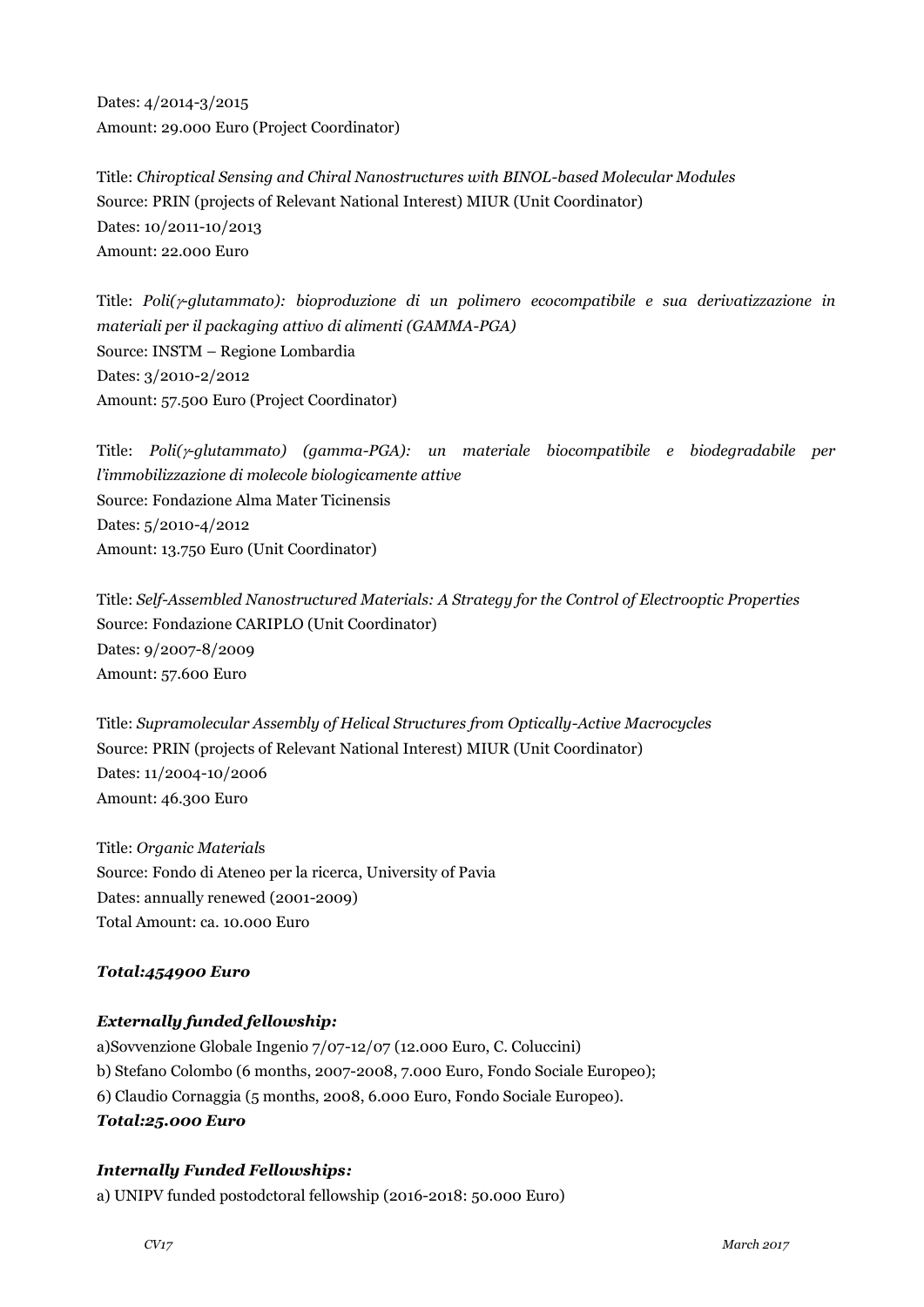- b) 1 PhD fellowship (50.000 Euro, 2007-2010)
- c) UNIPV cofund 1 year postdoctoral fellowship (2006: ca. 10.000 Euro)

## *Total:110.000 Euro*

# *List of Research Collaborators*

#### **Visiting Professors**

Prof. Douglas Vander Griend (Calvin College, Grand Rapids, MI- USA): 9/2009-2/2010, self-supporting

Dr. Mohamed Yahia (Helwan University, Cairo, Egypt): 2/2017-4/2017: CICOPS fellowship

#### **Postdoctoral fellows**

1) Marina Ricci (technician part time research, 2003);

2) Carmine Coluccini (5/2006-8/2009: cofunding MIUR-Ateneo 5/06-6/07, Sovvenzione Globale Ingenio

7/07-12/07, CARIPLO Funds, 1/2008-8/2009);

3) Arvind Sharma (2/2009-1/2010: INDIA-MIUR fellowship);

4) Marco Caricato (11/2010-12/2012: 11/10-10/11 UNIPV fellowship; 11/11-10/12: ALMAMATER 50%-

INSTM 50%; 11/12-12/12: INSTM-Regione Lombardia).

5) Aurora Pacini (3/2016-7/2017: IVM contract)

6) Andrea Nitti (11/2016-: UNIPV postdoctoral fellowship type A)

#### **PhD Students**

1) Marco Caricato (2007-2010, MIUR fellowship).

2) Andrea Nitti (2013-2016; ENI fellowship)

#### **Postgraduate students with short-term fellowships**

1) Federica Spiaggia (3 months, 2003, FAR, with L. Garlaschelli);

2) Alberto Moletti (6 months, 2005, PRIN);

3) Antonio Castelluccio (8 months, 2006, PRIN);

4) Seda Edizer (3 months, visiting from Turkey, 2007, self-supporting);

5) Stefano Colombo (6 months, 2007-2008, Fondo Sociale Europeo);

6) Claudio Cornaggia (5 months, 2008, Fondo Sociale Europeo).

7) Giovanni Borghese (2 months, 2010, INSTM-Regione Lombardia)

8) Nerea Jordana Leza (12 months, 2014-2015, NPT contract,)

9) Ameneh Arabi (8 months, visiting from Iran, 11/2015-6/2016, self-supporting)

#### **MSc (9 months research internship)**

1) Valerio Rossi (2001, with P. Righetti, Thesis title: *Primi Studi di Polimeri con Potenziali Proprietà Ottiche Non Lineari da Macrocicli a Carattere "Push-Pull"*)**\***

2) Enrique Blazquez (2002, ERASMUS, with P. Mustarelli: *Sintesi di Nuovi Ciclopolimeri come Materiali per Batterie al Litio*)**\***

3) Emanuela Cagnoni (2002, with P. Righetti: *Ciclopolimeri a Base di Malonati Corona Semplici e Funzionalizzati*)**\***

4) Federica Spiaggia (2003, with L. Garlaschelli: *Nuovi Addotti Fullerenici Supramolecolari Dimerici e Polimerici*)**\***

5) Barbara Veronesi (2004, did not graduate but completed her internship)**\***

6) Ilaria Pianetti (Chemical and Pharmaceutical Technologies; 2003, with M. Pregnolato: *Idrolisi Enzimatica di Esteri Supportati su Polimeri Solubili a Base Stirenica*)**\***

7) Marco Filippini (Chemical and Pharmaceutical Technologies; 2006, con M. Pregnolato: *Idrolisi mediante PGA Immobilizzata di Ligandi Esterei su Fase Solida Stirenica*)**\***

8) Alberto Moletti (2005, with A. Taglietti: *Dispositivi Molecolari Basati sul BINOL*)**\***